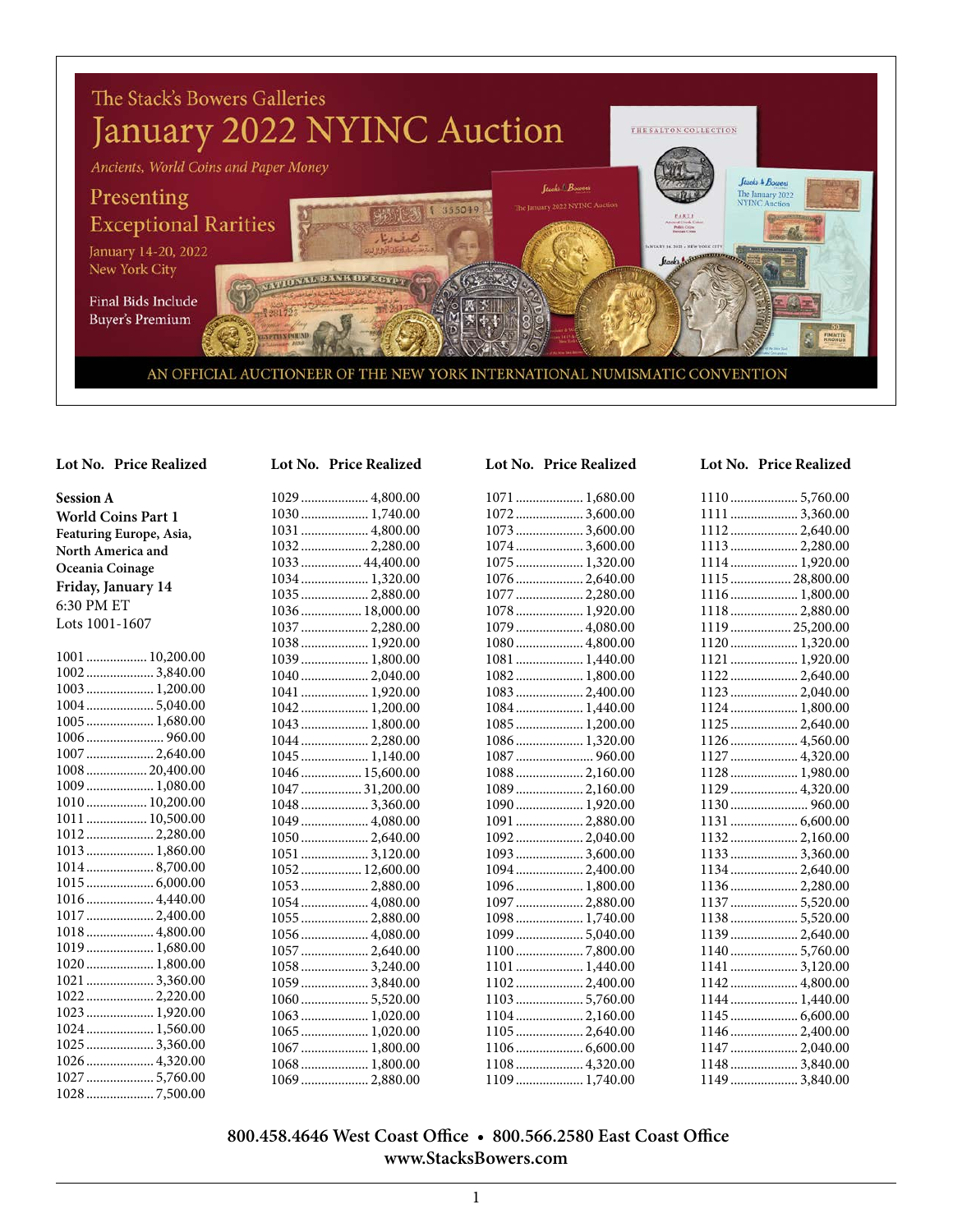| Lot No. | <b>Price Realized</b> | Lot No. | <b>Price Realized</b> | Lot No. | <b>Price Realized</b>            | Lot No. | <b>Price Realized</b>            | Lot No. | <b>Price Realized</b>            |
|---------|-----------------------|---------|-----------------------|---------|----------------------------------|---------|----------------------------------|---------|----------------------------------|
|         | 1150 10,200.00        |         | 1218 2,880.00         |         |                                  |         | 1356 1,200.00                    |         | 1427  30,000.00                  |
|         |                       |         | 1219  1,320.00        |         | 1285  1,800.00                   |         | 1359  12,000.00                  |         |                                  |
|         | 1152 4,080.00         |         | 1220  13,200.00       |         | 1286 1,320.00                    |         |                                  |         | 1429  1,920.00                   |
|         | 11533,360.00          |         | 1221  21,600.00       |         | 1287  840.00                     |         |                                  |         | 1430 1,800.00                    |
|         |                       |         | 1222  13,200.00       |         | 1288 1,440.00                    |         |                                  |         | 1431  3,600.00                   |
|         | 1155  19,200.00       |         | 1223  4,080.00        |         | 1289  2,880.00                   |         | 1363 4,320.00                    |         |                                  |
|         | 11563,840.00          |         | 1224  5,520.00        |         | 1290  2,640.00                   |         | 1364  4,080.00                   |         |                                  |
|         | 1157  12,000.00       |         | 1225  1,560.00        |         | 1291  3,120.00                   |         | 1365  6,600.00                   |         | 1434 4,560.00                    |
|         | 1158 4,800.00         |         | $1226$ 8,100.00       |         |                                  |         | 1366  13,200.00                  |         |                                  |
|         | 1159 2,760.00         |         |                       |         | 1293  4,560.00                   |         | 1367  13,200.00                  |         |                                  |
|         | 11603,840.00          |         | 1228  6,600.00        |         |                                  |         |                                  |         | 1437  2,520.00                   |
|         | 1161 4,080.00         |         | 1229  2,880.00        |         |                                  |         |                                  |         |                                  |
|         | 11622,520.00          |         | 1230  11,400.00       |         | 1296  4,320.00                   |         | 1370  3,600.00                   |         | 1439 2,400.00                    |
|         |                       |         |                       |         | 1297  10,200.00                  |         | 1371  1,800.00                   |         |                                  |
|         | 1164 4,080.00         |         | 12323,840.00          |         | 1298  1,920.00                   |         |                                  |         | 1441  3,720.00                   |
|         | 1165 1,380.00         |         |                       |         | 1299  12,000.00                  |         |                                  |         |                                  |
|         | 1166 1,440.00         |         |                       |         |                                  |         | 1374 3,360.00                    |         |                                  |
|         | 1168 2,640.00         |         | 1236  3,600.00        |         | 1301  1,440.00<br>1302 11,400.00 |         |                                  |         |                                  |
|         | 11695,040.00          |         | 1237  8,400.00        |         | 13035,040.00                     |         |                                  |         | 1445  1,020.00<br>1446  2,640.00 |
|         | 1170 2,160.00         |         | 1238 8,400.00         |         | 1304 1,560.00                    |         | 1378  3,840.00                   |         | 1447  3,120.00                   |
|         | 1171  1,560.00        |         | 1239  3,120.00        |         | 1305  26,400.00                  |         | 1379  2,160.00                   |         | 1448  2,280.00                   |
|         |                       |         |                       |         |                                  |         | 1381 1,320.00                    |         | 1450 2,400.00                    |
|         |                       |         | 1241  13,200.00       |         |                                  |         | 1382 1,080.00                    |         | 1451  2,280.00                   |
|         | 1177 1,440.00         |         | 1242  3,600.00        |         | 1308  1,680.00                   |         | 1383 1,320.00                    |         |                                  |
|         | 1178 1,440.00         |         | 1243  1,560.00        |         | 1309  1,560.00                   |         | 1384  4,800.00                   |         | 1453 2,400.00                    |
|         | 1179 1,920.00         |         | 1244  9,000.00        |         | 1310  3,600.00                   |         |                                  |         | 14543,120.00                     |
|         |                       |         | 1245  1,800.00        |         |                                  |         |                                  |         | 1455 1,320.00                    |
|         |                       |         |                       |         |                                  |         | 1387  2,040.00                   |         |                                  |
|         | 1182 1,560.00         |         | 1247  45,600.00       |         | 1313  2,880.00                   |         | 1388 1,080.00                    |         | 1457  2,400.00                   |
|         | 1183 2,280.00         |         | 1248  3,600.00        |         | 1314  21,600.00                  |         | 138936,000.00                    |         | 14583,240.00                     |
|         | 1184 1,920.00         |         | 1249  2,160.00        |         | 1315  3,600.00                   |         | 1390 1,320.00                    |         | 1459 2,040.00                    |
|         |                       |         | 1250  3,120.00        |         | 1316  3,720.00                   |         | 1391  10,800.00                  |         |                                  |
|         | 1186 1,140.00         |         | 1251  9,000.00        |         | 1317  2,880.00                   |         | 1392 1,920.00                    |         |                                  |
|         |                       |         | 1252 1,140.00         |         | 1318  2,880.00                   |         | 1394 3,120.00                    |         | 1462 14,400.00                   |
|         | 11885,040.00          |         | 1253  1,800.00        |         | 1319  3,720.00                   |         | 1395 1,500.00                    |         |                                  |
|         | 1189 20,400.00        |         |                       |         | 1320  2,400.00                   |         | 1396 1,920.00                    |         |                                  |
| 1190.   |                       |         | 1255  1,320.00        |         | 1321  1,560.00                   |         | 1398 1,680.00                    |         | 14653,120.00                     |
|         | 11918,400.00          |         | 1256  3,960.00        |         |                                  |         | 1399  2,880.00                   |         |                                  |
|         | 1192 28,800.00        |         | 1257  10,200.00       |         | 1323  1,320.00                   |         |                                  |         | 1467  3,360.00                   |
|         |                       |         | 1258 1,800.00         |         |                                  |         | 1401 1,680.00                    |         |                                  |
|         | 11945,040.00          |         | 1259  10,200.00       |         |                                  |         |                                  |         |                                  |
|         |                       |         | 1260  2,280.00        |         | 1326  2,880.00                   |         |                                  |         |                                  |
|         |                       |         | 1261  1,920.00        |         |                                  |         |                                  |         | 1473  13,200.00                  |
|         | 11973,840.00          |         |                       |         |                                  |         | 1405  5,280.00                   |         | 1474 12,000.00                   |
|         | 11983,840.00          |         | 1263  13,200.00       |         | 1329  4,080.00                   |         | 1406 2,280.00                    |         | 1476 2,280.00                    |
|         | 1199  3,600.00        |         | 12642,040.00          |         | 1330 1,140.00                    |         | 1407  1,440.00                   |         | 1477  720.00                     |
|         | 12005,040.00          |         | 1265  4,080.00        |         | 1331  1,800.00                   |         | 14087,800.00                     |         | 1478  15,600.00                  |
|         | 1202 1,560.00         |         | 1266  22,800.00       |         | 1332 12,000.00<br>1333 8,400.00  |         | 1409 1,320.00                    |         | 1481 1,320.00<br>1482 1,020.00   |
|         | 1203 1,800.00         |         |                       |         |                                  |         | 1410  3,600.00<br>1411  1,920.00 |         | 1483 1,440.00                    |
|         | 12045,040.00          |         | 1269  1,680.00        |         | 1335  1,800.00                   |         | 1413 2,760.00                    |         | 1484 2,160.00                    |
|         | 1205 1,560.00         |         | 1270  1,560.00        |         | 13362,640.00                     |         | 1414  2,880.00                   |         | 1485  1,080.00                   |
|         |                       |         | 1271  3,120.00        |         | 1337  1,620.00                   |         | 1415 1,980.00                    |         |                                  |
|         |                       |         | 1272  10,200.00       |         | 1338  1,680.00                   |         | 1416  2,280.00                   |         | 1487  1,920.00                   |
|         | 1208 1,500.00         |         | 1273  22,800.00       |         |                                  |         | 1417  18,000.00                  |         | 1488 1,680.00                    |
|         |                       |         |                       |         | 1341  3,840.00                   |         | 1418  3,480.00                   |         | 1489 1,320.00                    |
|         | 12102,160.00          |         | 1275  1,320.00        |         |                                  |         | 1419  3,840.00                   |         |                                  |
|         |                       |         | 1276 1,140.00         |         |                                  |         | 1420  4,800.00                   |         |                                  |
|         | $1212$ 3,600.00       |         | 1278 1,140.00         |         |                                  |         | 1421  1,680.00                   |         |                                  |
|         |                       |         | 1279  1,680.00        |         |                                  |         |                                  |         | 1493 1,200.00                    |
|         |                       |         | 1280  1,440.00        |         | 1351  4,320.00                   |         | 1423  1,440.00                   |         |                                  |
|         | 1215 1,920.00         |         |                       |         | 1352  4,440.00                   |         | 1424  2,400.00                   |         | 1495  2,280.00                   |
|         | 1216  1,320.00        |         | 12823,840.00          |         |                                  |         | 1425  102,000.00                 |         | 1496 1,500.00                    |
|         | 1217  3,360.00        |         | 1283  1,440.00        |         | 1355  3,360.00                   |         |                                  |         | 1497  900,000.00                 |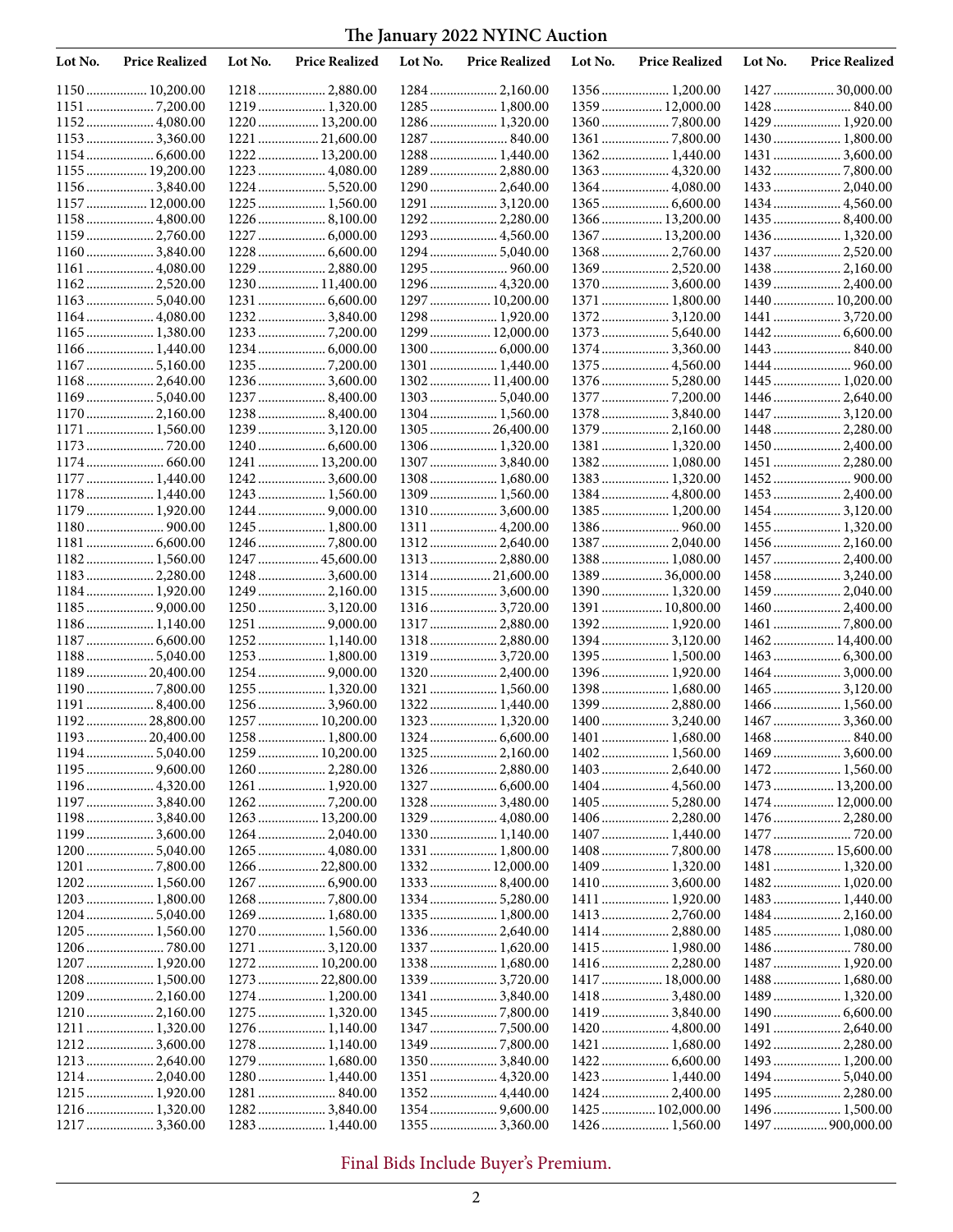| Lot No. | <b>Price Realized</b>          | Lot No.           | <b>Price Realized</b>             | Lot No. | <b>Price Realized</b>              | Lot No. | <b>Price Realized</b> | Lot No. | <b>Price Realized</b>           |
|---------|--------------------------------|-------------------|-----------------------------------|---------|------------------------------------|---------|-----------------------|---------|---------------------------------|
|         | 149878,000.00                  |                   | 1573  4,080.00                    |         |                                    |         |                       |         | 2149  14,400.00                 |
|         | 1499  52,800.00                |                   | 1574  4,320.00                    |         | 2020  18,000.00                    |         | 208520,400.00         |         | 2150  72,000.00                 |
|         | 1500 19,200.00                 |                   | 1575  4,080.00                    |         | 2021  3,360.00                     |         | 20868,400.00          |         | 2151  31,200.00                 |
|         | 1501  24,000.00                |                   | $1576 \dots 1,560.00$             |         | 20223,120.00                       |         | 2087  50,400.00       |         |                                 |
|         |                                |                   | 1577  6,900.00                    |         | 2023  2,040.00                     |         |                       |         | 2153  1,560.00                  |
|         | 1503 4,320.00                  |                   | 1578  5,760.00                    |         | 20242,400.00                       |         | 20898,100.00          |         | 2154 1,050.00                   |
|         |                                |                   | 1579  3,840.00                    |         | 2025  3,600.00                     |         |                       |         | 2155  2,160.00                  |
|         | 1505  4,560.00                 |                   | 1580  2,400.00                    |         | 2026  3,360.00                     |         | 2091  5,280.00        |         | 2158 1,920.00                   |
|         | 1506 1,800.00                  |                   | 1581  3,360.00                    |         |                                    |         | 2092 3,840.00         |         | 2159  1,560.00                  |
|         | 1507  10,200.00                |                   | 1582 2,880.00                     |         |                                    |         | 2093  50,400.00       |         | 2160 3,360.00                   |
|         | 1508 1,500.00                  |                   | 1584 1,980.00                     |         | 2030  16,800.00                    |         | 209422,200.00         |         | 2161  3,600.00                  |
|         | 1509  3,840.00<br>15103,120.00 |                   | 1585  2,880.00                    |         | 2031  4,560.00                     |         | 2095  12,000.00       |         |                                 |
|         | 1511  1,680.00                 |                   | 1586 1,920.00                     |         |                                    |         |                       |         | 2164 16,200.00                  |
|         | 15132,100.00                   |                   | 1587  3,240.00                    |         |                                    |         | 2098 2,040.00         |         |                                 |
|         | 1514 1,800.00                  |                   | 1588 2,160.00                     |         |                                    |         | 2099  72,000.00       |         | 21665,520.00                    |
|         | 15155,760.00                   |                   | 1589  3,840.00                    |         |                                    |         | 2100  10,800.00       |         | 2167  3,120.00                  |
|         |                                |                   | 1590 1,680.00                     |         | 2036  4,080.00                     |         | 2101  11,400.00       |         |                                 |
|         | 1518 4,800.00                  |                   | 1591  36,000.00                   |         |                                    |         |                       |         |                                 |
|         |                                |                   | 1592 26,400.00                    |         |                                    |         |                       |         | 2170  2,400.00                  |
|         | 1521  26,400.00                |                   | 1593  2,640.00                    |         | 2039  21,600.00                    |         |                       |         | 2171  3,600.00                  |
|         | 1522 12,000.00                 |                   | 1594  1,920.00                    |         |                                    |         | 2105  3,120.00        |         | 2172 4,080.00                   |
|         | 1523  108,000.00               |                   | 1595  1,800.00                    |         | 2041  18,000.00                    |         | 2106 5,520.00         |         | 2173  3,120.00                  |
|         | 1524 14,400.00                 |                   | 1596 1,200.00                     |         |                                    |         | 2107  10,200.00       |         | 2174 5,280.00                   |
|         |                                |                   | 1597  2,040.00                    |         | 2043  15,600.00                    |         |                       |         |                                 |
|         |                                |                   | 1598  5,760.00                    |         | 2044 84,000.00                     |         | 2109  3,120.00        |         | 2176  2,880.00                  |
|         | 1529 1,020.00                  |                   | 1599 8,100.00                     |         | 2045  3,120.00                     |         |                       |         | 2177  1,680.00                  |
|         |                                |                   |                                   |         | 20463,360.00                       |         | 2111  5,760.00        |         | 2178 1,200.00                   |
|         |                                |                   |                                   |         | 2047  16,800.00                    |         |                       |         | 2179  2,640.00                  |
|         |                                |                   |                                   |         | 2048  3,600.00                     |         | 2113  2,880.00        |         | 2180 2,280.00                   |
|         | 1535  6,600.00                 |                   | 1603  4,080.00                    |         | 2049  20,400.00                    |         | 2114 3,600.00         |         |                                 |
|         | 1536 1,680.00                  |                   | $1604$ 3,840.00                   |         | 2050  90,000.00                    |         |                       |         |                                 |
|         | 1538 14,400.00                 |                   | 16053,600.00                      |         | 2051  33,600.00                    |         | 2116  3,120.00        |         |                                 |
|         | 1539  2,880.00                 |                   | 16063,240.00                      |         | 2052 16,800.00                     |         | 2117  3,480.00        |         |                                 |
|         |                                |                   | 1607  3,360.00                    |         |                                    |         |                       |         | 2185  3,600.00                  |
|         | $1541$ $14,400.00$             |                   |                                   |         | 2054 36,000.00                     |         | 2119 3,600.00         |         | 2186 2,040.00                   |
|         | 1542 45,600.00                 | <b>Session C</b>  |                                   |         | 2055  204,000.00                   |         | 2121  2,640.00        |         | 2187  1,200.00<br>2188 3,480.00 |
|         | 1545 1,500.00                  |                   | <b>World Coins Part 2</b>         |         | 2056  36,000.00<br>2057  20,400.00 |         |                       |         | 2189  10,200.00                 |
|         | 1546 1,560.00                  | Featuring         |                                   |         |                                    |         | 2123  3,840.00        |         | 2190 4,080.00                   |
|         | 1547  1,320.00                 | Latin America and |                                   |         | 2059  36,000.00                    |         |                       |         |                                 |
|         | 15483,120.00                   |                   | Cut, Countermarked                |         | 2060264,000.00                     |         | 2125  13,200.00       |         |                                 |
|         | 15493,720.00                   |                   | and Overstruck Coinage            |         | 2061  19,200.00                    |         |                       |         |                                 |
|         | 1550 1,680.00                  |                   | Saturday, January 15              |         | 2062 15,600.00                     |         | 2127  22,800.00       |         | 2194 4,800.00                   |
|         | 1551  192,000.00               | 6:30 PM ET        |                                   |         | 2063  15,600.00                    |         | 2128  26,400.00       |         | 2195  1,140.00                  |
|         | 1552 102,000.00                | Lots 2001-2454    |                                   |         | 2064  18,000.00                    |         | 2129  25,200.00       |         | 2196  3,480.00                  |
|         | 1553 18,000.00                 |                   |                                   |         |                                    |         |                       |         | 2197  3,360.00                  |
|         |                                |                   | 2001  22,800.00                   |         |                                    |         | 2131  43,200.00       |         | 2198  2,160.00                  |
|         |                                |                   |                                   |         |                                    |         | 2132 14,400.00        |         | 2199  11,400.00                 |
|         | 1557  1,800.00                 |                   | 2003 26,400.00                    |         |                                    |         | 2133  13,800.00       |         |                                 |
|         | 155826,400.00                  |                   | 2004 4,560.00                     |         |                                    |         |                       |         |                                 |
|         |                                |                   |                                   |         |                                    |         | 2135  14,400.00       |         |                                 |
|         | 156022,800.00                  |                   | 2006 4,800.00                     |         | 2071  12,000.00                    |         |                       |         |                                 |
|         |                                |                   |                                   |         | 2072 432,000.00                    |         |                       |         |                                 |
|         |                                |                   | 2008  4,800.00                    |         |                                    |         | 213826,400.00         |         |                                 |
|         | 15633,600.00                   |                   |                                   |         | 2074  12,000.00                    |         |                       |         | 2206  2,640.00                  |
|         | 1565  4,800.00                 |                   | 2010 5,280.00                     |         | 2075 264,000.00                    |         |                       |         | 2208 2,880.00                   |
|         |                                |                   | 2011  5,520.00                    |         | 2077  14,400.00                    |         | 2142  4,080.00        |         | 2209  2,400.00                  |
|         | 1567  2,880.00                 |                   | 2012 22,800.00<br>2013  10,800.00 |         | 2078  28,800.00                    |         | 2143  38,400.00       |         | 2210  3,960.00                  |
|         | $1568 \dots 1,800.00$          |                   | 201421,600.00                     |         | 2079  14,400.00                    |         | 2144  26,400.00       |         |                                 |
|         |                                |                   | 2015 1,440.00                     |         | 208033,600.00                      |         |                       |         |                                 |
|         | 1570 1,140.00                  |                   | 2016 4,320.00                     |         |                                    |         | 2146  3,840.00        |         | 2213  2,040.00                  |
|         | 1571  2,400.00                 |                   | 2017  60,000.00                   |         | 2082 120,000.00                    |         |                       |         |                                 |
|         |                                |                   | 2018 4,080.00                     |         | 2083  14,400.00                    |         |                       |         |                                 |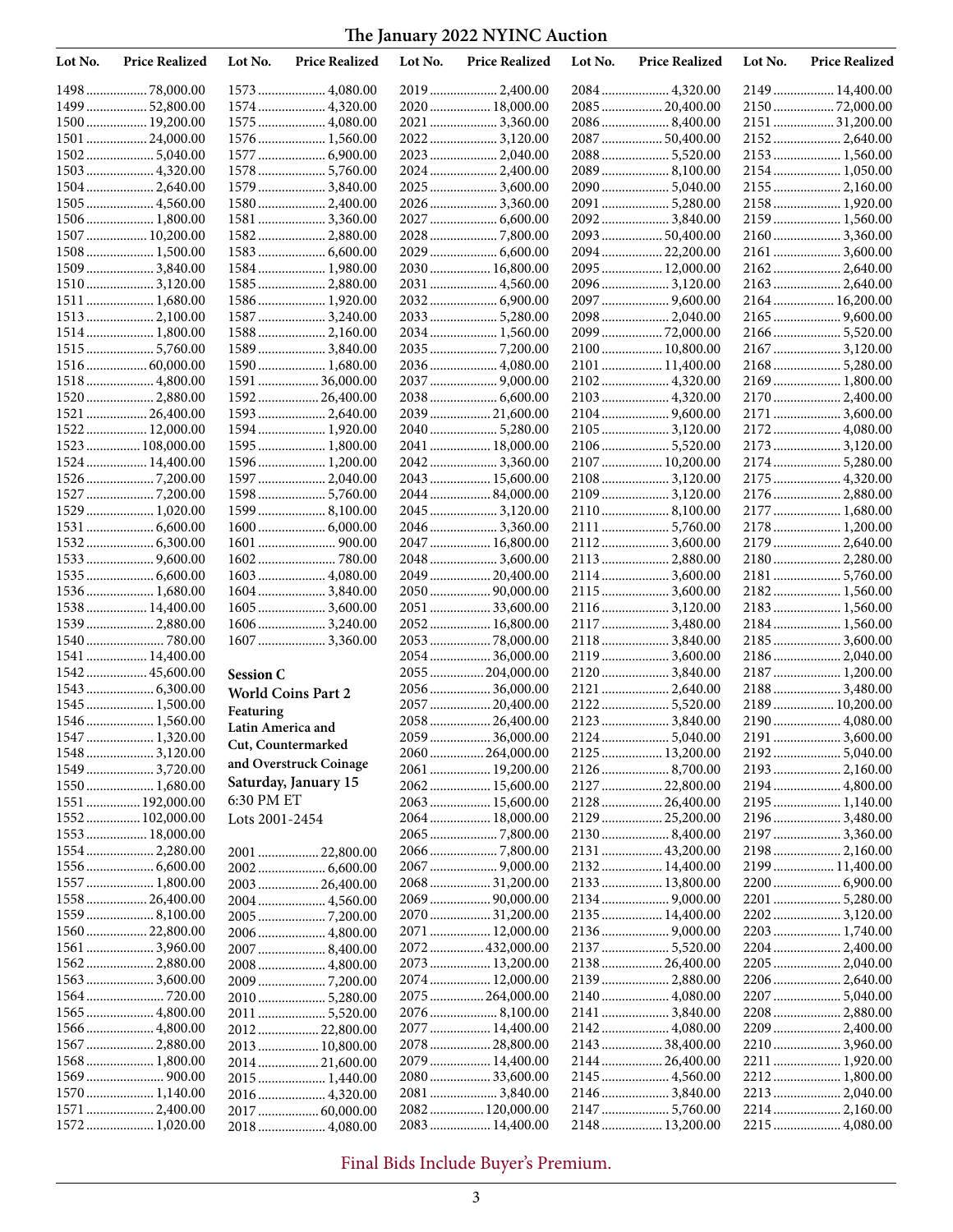| Lot No. | <b>Price Realized</b>              | Lot No. | <b>Price Realized</b>            | Lot No. | <b>Price Realized</b>              | Lot No.              | <b>Price Realized</b>           | Lot No. | <b>Price Realized</b>           |
|---------|------------------------------------|---------|----------------------------------|---------|------------------------------------|----------------------|---------------------------------|---------|---------------------------------|
|         |                                    |         |                                  |         | 2351  1,680.00                     |                      | 2422  4,560.00                  |         | 3029  2,640.00                  |
|         |                                    |         | 2284  3,840.00                   |         | 2352  1,680.00                     |                      | 2423  3,960.00                  |         |                                 |
|         | 2218 1,680.00                      |         | 2285  22,800.00                  |         | 2353  1,680.00                     |                      |                                 |         | 3031  1,920.00                  |
|         | 22197,800.00                       |         | 2286  3,840.00                   |         | 2354  3,840.00                     |                      | 2425  4,560.00                  |         |                                 |
|         | 2220  1,080.00                     |         | 2287  5,040.00                   |         | 2355  1,560.00                     |                      | 2426  1,320.00                  |         |                                 |
|         | 2221  13,200.00                    |         |                                  |         |                                    |                      | 2427  1,440.00                  |         |                                 |
|         | 2222  4,320.00                     |         | 2289  2,400.00                   |         | 2357  2,160.00                     |                      | 2428  3,360.00                  |         | 3035  2,880.00                  |
|         | 2223  4,800.00                     |         | 2290  51,600.00                  |         |                                    |                      | 2429  1,320.00                  |         | 30363,840.00                    |
|         | 2224 1,260.00                      |         | 2291  3,480.00                   |         | 2359  2,100.00                     |                      | 2430  1,080.00                  |         | 3037  1,560.00                  |
|         | 2225  5,040.00                     |         | 229224,000.00                    |         | 2360  1,380.00                     |                      | 2431  1,800.00                  |         | 3038 1,200.00                   |
|         | 2226  1,140.00                     |         |                                  |         | 2361  1,200.00                     |                      | 2432 14,400.00                  |         | 3039 1,200.00                   |
|         | 2227  1,500.00                     |         | 2296  1,620.00                   |         | 23623,120.00                       |                      |                                 |         | 3040 2,280.00                   |
|         | 2228  4,320.00                     |         | 2297  1,200.00<br>2298  1,560.00 |         | 2363  22,800.00                    |                      | 2434 3,600.00                   |         | 3041  960.00                    |
|         | 2229  15,600.00<br>2231  36,000.00 |         | 2299  1,560.00                   |         | 2364  19,200.00<br>2365  20,400.00 |                      | 2435  1,380.00<br>2436 2,880.00 |         | 3042 1,440.00                   |
|         | 2232 14,400.00                     |         | 2300  1,380.00                   |         | 2366  33,600.00                    |                      | 2437  20,400.00                 |         | 3043 1,020.00<br>3044  3,600.00 |
|         | 2233  3,840.00                     |         | 2301  1,200.00                   |         | 2367  5,280.00                     |                      |                                 |         |                                 |
|         | 2234 4,560.00                      |         | 2302 21,600.00                   |         | 2369  2,640.00                     |                      | 2439  3,120.00                  |         | 30463,600.00                    |
|         | 2235  3,000.00                     |         | 2303  5,520.00                   |         | 2370  2,880.00                     |                      | 2440 3,840.00                   |         | 3047  12,000.00                 |
|         |                                    |         | 2304  3,240.00                   |         |                                    |                      | 24423,120.00                    |         | 3048 4,320.00                   |
|         | 2237  3,120.00                     |         | 2305 33,600.00                   |         | 2372  1,080.00                     |                      | 2443  3,120.00                  |         | 30503,000.00                    |
|         | 22385,160.00                       |         | 2306  1,920.00                   |         | 2373  1,080.00                     |                      | 2444  1,320.00                  |         | 3051  5,280.00                  |
|         |                                    |         | 2307  2,880.00                   |         | 2374  1,140.00                     |                      | 2445  12,000.00                 |         | 3052 4,080.00                   |
|         | 2240  10,800.00                    |         | 2309  2,880.00                   |         |                                    |                      | 2446  6,600.00                  |         | 3053  4,560.00                  |
|         | 2241  3,120.00                     |         | 2310  1,680.00                   |         | 2376  1,200.00                     |                      | 2447  2,880.00                  |         | 30543,240.00                    |
|         | 22423,120.00                       |         |                                  |         | 2377  1,440.00                     |                      | 2448  4,560.00                  |         | 3055  4,080.00                  |
|         | 2243  1,320.00                     |         | 2312 1,980.00                    |         |                                    |                      | 2449  1,320.00                  |         | 3056 1,440.00                   |
|         | 2244 1,560.00                      |         | 2313  4,320.00                   |         | 2379  1,080.00                     |                      | 2450  6,600.00                  |         | 3057  1,680.00                  |
|         | 2245  1,200.00                     |         | 2314  3,840.00                   |         | 2380  1,560.00                     |                      |                                 |         | 3058 1,560.00                   |
|         | 2246  2,220.00                     |         | 2315  1,500.00                   |         | 2381  1,020.00                     |                      |                                 |         | 3059 1,980.00                   |
|         | 2247  1,920.00                     |         | 2316  2,400.00                   |         | 2383  1,800.00                     |                      | 2453  384.00                    |         |                                 |
|         | 2248 1,920.00                      |         | 2317  2,160.00                   |         | 2384  1,260.00                     |                      | 2454  780.00                    |         |                                 |
|         | 2249  1,440.00                     |         | 2318  1,200.00                   |         | 2385  1,140.00                     |                      |                                 |         |                                 |
|         | 2251  2,160.00                     |         | 2319  2,640.00                   |         | 2386  2,640.00                     | <b>Session D</b>     |                                 |         |                                 |
|         | 2252 13,200.00                     |         | 2320  1,200.00                   |         | 2388  5,040.00                     | <b>Ancient Coins</b> |                                 |         | 3064 1,920.00                   |
|         | 2253 1,140.00                      |         | 2322  2,880.00                   |         | 2389  5,760.00<br>2390  5,280.00   |                      | Saturday, January 15            |         | 30653,120.00                    |
|         | 2255  3,120.00                     |         | 2323  3,960.00                   |         | 2391  26,400.00                    | 6:30 PM ET           |                                 |         | 3066 2,880.00<br>3067  1,320.00 |
|         | 2256 2,640.00                      |         | 2324  3,360.00                   |         |                                    | Lots 3001-3158       |                                 |         |                                 |
|         | 2257  2,280.00                     |         | 2325  4,320.00                   |         | 2393  252,000.00                   |                      |                                 |         | 3069 1,620.00                   |
|         | 2258 78,000.00                     |         |                                  |         | 2394  2,160.00                     |                      | 3001  2,040.00                  |         | 3070  1,740.00                  |
|         | 2259  10,800.00                    |         |                                  |         | 2395  5,040.00                     |                      |                                 |         | 30713,240.00                    |
|         | 2260 4,800.00                      |         |                                  |         |                                    |                      |                                 |         | 3072 3,360.00                   |
|         |                                    |         | 2329  1,560.00                   |         | 2397  1,020.00                     |                      | 3004 19,200.00                  |         | 3073  14,400.00                 |
|         |                                    |         | 2330  1,140.00                   |         | 2398  1,200.00                     |                      |                                 |         | 3074 10,200.00                  |
|         |                                    |         | 2331  5,760.00                   |         | 2399  1,200.00                     |                      | 3006 4,560.00                   |         | 3075  3,120.00                  |
|         | 22648,400.00                       |         | 2332  1,800.00                   |         | 2400  1,140.00                     |                      | 3007 1,800.00                   |         |                                 |
|         | 2265  2,280.00                     |         | 2333  2,400.00                   |         | 2401  1,440.00                     |                      | 3008 1,680.00                   |         |                                 |
|         | 2266  5,760.00                     |         | 2334  1,680.00                   |         |                                    |                      | 3009  2,880.00                  |         | 3078  15,600.00                 |
|         |                                    |         | 2335  6,600.00                   |         |                                    |                      |                                 |         | 3079  1,440.00                  |
|         |                                    |         | 2336  2,040.00                   |         | 2404 1,320.00                      |                      |                                 |         |                                 |
|         | 2269  3,120.00                     |         | 2337  2,040.00                   |         | 2405  1,080.00                     |                      |                                 |         |                                 |
|         | 2270  12,000.00                    |         | 2338  3,840.00                   |         | 2406  552.00                       |                      | 3017  3,000.00                  |         |                                 |
|         |                                    |         | 2339  2,640.00                   |         | 2408  1,800.00                     |                      | 3018  13,200.00                 |         | 3083 4,320.00                   |
|         | 22725,040.00                       |         | 2340 4,440.00                    |         | 2409  1,080.00                     |                      | 3019  11,100.00                 |         | 3084 1,680.00                   |
|         | 2273  3,360.00                     |         | 2341  1,200.00                   |         | 2410  1,080.00                     |                      |                                 |         | 3085  3,360.00                  |
|         | 2274 11,400.00                     |         | 23422,640.00                     |         |                                    |                      |                                 |         | 3086 2,400.00<br>3087  1,020.00 |
|         | 2276  3,840.00                     |         |                                  |         | 2413  3,600.00                     |                      | 3022 10,200.00                  |         | 3088 3,000.00                   |
|         | 2277  2,280.00                     |         |                                  |         |                                    |                      |                                 |         | 3089  19,200.00                 |
|         | 2278  1,200.00                     |         | 2346  1,680.00                   |         |                                    |                      | 3024  14,400.00                 |         |                                 |
|         | 2279 1,320.00                      |         | 2347  1,080.00                   |         | 2418  2,880.00                     |                      | 3025  4,320.00                  |         | 3091  6,600.00                  |
|         |                                    |         |                                  |         | 2419  1,920.00                     |                      |                                 |         |                                 |
|         | 2281  1,560.00                     |         | 2349  840.00                     |         | 2420  1,920.00                     |                      |                                 |         |                                 |
|         | 22822,760.00                       |         | 2350  40,800.00                  |         | 2421  1,920.00                     |                      | 3028  1,320.00                  |         |                                 |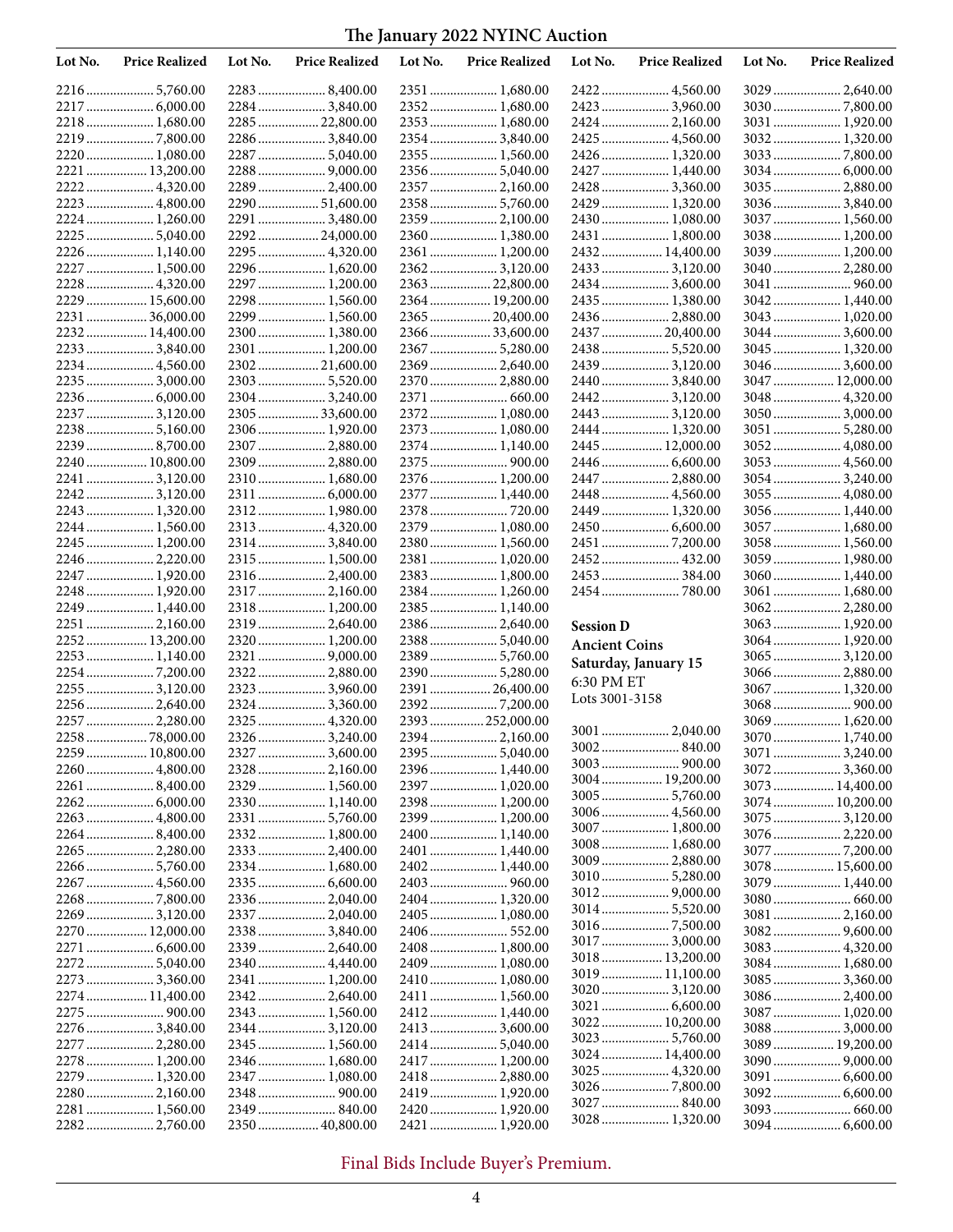| Lot No. | <b>Price Realized</b>          | Lot No.                  | <b>Price Realized</b> | Lot No. | <b>Price Realized</b>          | Lot No. | <b>Price Realized</b> | Lot No. | <b>Price Realized</b> |
|---------|--------------------------------|--------------------------|-----------------------|---------|--------------------------------|---------|-----------------------|---------|-----------------------|
|         | 3095  2,760.00                 | <b>Session E</b>         |                       |         |                                |         | 4121  3,600.00        |         | 4186 2,880.00         |
|         | 3096  2,400.00                 |                          | The Mark & Lottie     |         | 4057  3,840.00                 |         |                       |         |                       |
|         | 3097  11,100.00                | <b>Salton Collection</b> |                       |         | 4058  3,120.00                 |         |                       |         |                       |
|         |                                | of Ancient and           |                       |         | 4059  1,080.00                 |         | 4124  5,280.00        |         |                       |
|         | 3099  3,720.00                 | <b>World Coins</b>       |                       |         |                                |         | 4125  2,040.00        |         |                       |
|         |                                |                          |                       |         |                                |         | 4126 33,600.00        |         | 4191  2,400.00        |
|         | 3101  19,200.00                |                          | Sunday, January 16    |         |                                |         |                       |         |                       |
| 3102    |                                | 3:30 PM ET               |                       |         |                                |         | 4128  4,080.00        |         | 41935,760.00          |
|         | 3103 1,020.00                  | Lots 4001-4437           |                       |         | 4064  2,640.00                 |         | 4129  1,320.00        |         | 41948,400.00          |
|         | 3104 2,640.00                  |                          |                       |         | 4065  4,080.00                 |         | 413031,200.00         |         |                       |
|         | 31068,700.00<br>3107  3,000.00 |                          | 40022,640.00          |         | 4066  4,560.00                 |         | 4131  20,400.00       |         | 4197  4,800.00        |
|         | 3108 1,920.00                  |                          | 4003  1,440.00        |         |                                |         | 4133  1,680.00        |         | 4198 2,640.00         |
|         | 3109  1,620.00                 |                          |                       |         | 4069  1,800.00                 |         | 4134 1,140.00         |         | 4199  1,200.00        |
|         | 311031,200.00                  |                          | $4005$ 1,440.00       |         |                                |         | 4135  1,560.00        |         |                       |
|         | 3111  3,600.00                 |                          | 4006  10,200.00       |         | 4071  49,200.00                |         | 41363,360.00          |         |                       |
|         |                                |                          | 4007  2,400.00        |         | 4072 13,200.00                 |         | 4137  5,520.00        |         |                       |
|         | 3113  5,760.00                 |                          | 4008  4,680.00        |         | 4073  24,000.00                |         |                       |         |                       |
|         | 31145,280.00                   |                          | 4009  2,280.00        |         |                                |         | 4139 1,800.00         |         |                       |
|         |                                |                          | 4010  4,920.00        |         |                                |         | 4140  16,800.00       |         |                       |
|         |                                |                          | 4011  3,360.00        |         |                                |         |                       |         |                       |
|         | 3117  2,400.00                 |                          | 4012 1,020.00         |         |                                |         | 4142  360,000.00      |         | 4207  900.00          |
|         | 3118 2,160.00                  |                          | 4013  1,920.00        |         | 4078  1,020.00                 |         | 4143  198,000.00      |         |                       |
|         |                                |                          | 4014 432.00           |         | 4079  20,400.00                |         |                       |         | 4209  3,840.00        |
|         |                                |                          |                       |         | 4080  2,640.00                 |         | 4145  19,200.00       |         |                       |
|         | 3121  1,440.00                 |                          |                       |         |                                |         | 4146  15,000.00       |         | 4211  4,800.00        |
|         | 312226,400.00                  |                          | 4017  1,560.00        |         | 40823,600.00                   |         | 4147  18,000.00       |         |                       |
|         | 3123  6,900.00                 |                          |                       |         |                                |         |                       |         |                       |
|         | 3124  14,400.00                |                          | 4019  2,280.00        |         | 4084  4,080.00                 |         |                       |         | 4214  2,040.00        |
|         |                                |                          | $4020$ 1,800.00       |         |                                |         |                       |         | 4215  2,280.00        |
|         | 3126 4,320.00                  |                          | 4021  1,200.00        |         | 4086  3,840.00                 |         | 4151  16,800.00       |         | 4216 2,880.00         |
|         | 3127  3,840.00                 |                          | 4022 1,320.00         |         | 4087  1,140.00                 |         | 4152 50,400.00        |         | 4217  1,920.00        |
|         | 3128  5,640.00                 |                          | 4023  3,840.00        |         | 4088  1,680.00                 |         | 4153  45,600.00       |         |                       |
|         |                                |                          | 4024  1,020.00        |         | 4089  2,640.00                 |         | 4154 1,920.00         |         | 4219  1,020.00        |
|         | 31307,800.00                   |                          | 4025  1,200.00        |         |                                |         | 4155  1,920.00        |         | 4220  960.00          |
|         |                                |                          | 4026  1,020.00        |         | 4091  3,360.00                 |         | 4156  3,120.00        |         | 4221  3,120.00        |
|         | 31327,800.00                   |                          | 4027  2,640.00        |         |                                |         |                       |         |                       |
|         | 31338,400.00                   |                          | 4028  2,040.00        |         | 4093  3,360.00                 |         | 4158 2,640.00         |         |                       |
|         | 3135  2,400.00                 |                          | 4030  1,080.00        |         | 4094  5,760.00<br>4095  576.00 |         |                       |         | 4224  720.00          |
|         | 3136 1,020.00                  |                          | 4031  1,140.00        |         |                                |         | 4160  4,560.00        |         |                       |
|         | 3137  192,000.00               |                          |                       |         | 4097  34,800.00                |         |                       |         | 4227  1,440.00        |
|         | 3138  168,000.00               |                          | 4033  1,140.00        |         |                                |         |                       |         |                       |
|         | 3139  312,000.00               |                          | 4034  2,040.00        |         | 4099  5,280.00                 |         |                       |         | 4229  3,360.00        |
|         | 3140  1,320.00                 |                          | 4035  2,160.00        |         |                                |         | 4165  22,800.00       |         | 4230  4,800.00        |
|         | 3141  10,200.00                |                          | 4036  2,880.00        |         |                                |         |                       |         | 4231  1,920.00        |
|         |                                |                          | 4037  1,800.00        |         |                                |         | 4167 31,200.00        |         |                       |
|         | 3143  21,600.00                |                          |                       |         | 4103  2,880.00                 |         | 4168  15,600.00       |         |                       |
|         | 3144  43,200.00                |                          | 4039  1,200.00        |         | 4104  28,800.00                |         | 4169  16,800.00       |         |                       |
|         | 3145 38,400.00                 |                          | 4040  1,200.00        |         |                                |         |                       |         | 4235  12,000.00       |
|         |                                |                          |                       |         | 4106  22,800.00                |         | 4171  3,360.00        |         |                       |
|         |                                |                          |                       |         | 4107  11,400.00                |         | 417225,200.00         |         |                       |
|         | 3148  132,000.00               |                          | 4043  1,200.00        |         | 4108  43,200.00                |         | 4173  120,000.00      |         | 4238  1,500.00        |
|         | 3149  55,200.00                |                          | 4044  1,080.00        |         | 4109  12,000.00                |         | 417426,400.00         |         | 4239  1,320.00        |
|         | 3150  144,000.00               |                          | 4045  1,320.00        |         |                                |         | 4175  11,400.00       |         | 4240 1,680.00         |
|         | 3151 78,000.00                 |                          | 4046  1,140.00        |         |                                |         | 4176  2,640.00        |         | 4241  1,680.00        |
|         | 3152 43,200.00                 |                          |                       |         | 4112  28,800.00                |         |                       |         |                       |
|         | 3153  90,000.00                |                          |                       |         | 4113  13,200.00                |         | 4178  20,400.00       |         |                       |
|         | 3154 3,840.00                  |                          | 4049  2,880.00        |         | 4114  52,800.00                |         | 4179  19,800.00       |         | 4244  4,560.00        |
|         | 3155  4,320.00                 |                          | 4050  1,110.00        |         |                                |         | 4180 14,400.00        |         |                       |
|         |                                |                          |                       |         |                                |         | 4181 33,600.00        |         | 4246  1,020.00        |
|         | 3157  2,400.00                 |                          | 4052 1,320.00         |         | 4117  2,040.00                 |         | 418222,800.00         |         | 4247  1,920.00        |
|         | 3158  2,640.00                 |                          |                       |         | 4118  5,280.00                 |         |                       |         | 4248  1,140.00        |
|         |                                |                          |                       |         |                                |         |                       |         |                       |
|         |                                |                          |                       |         |                                |         | 4185  2,880.00        |         |                       |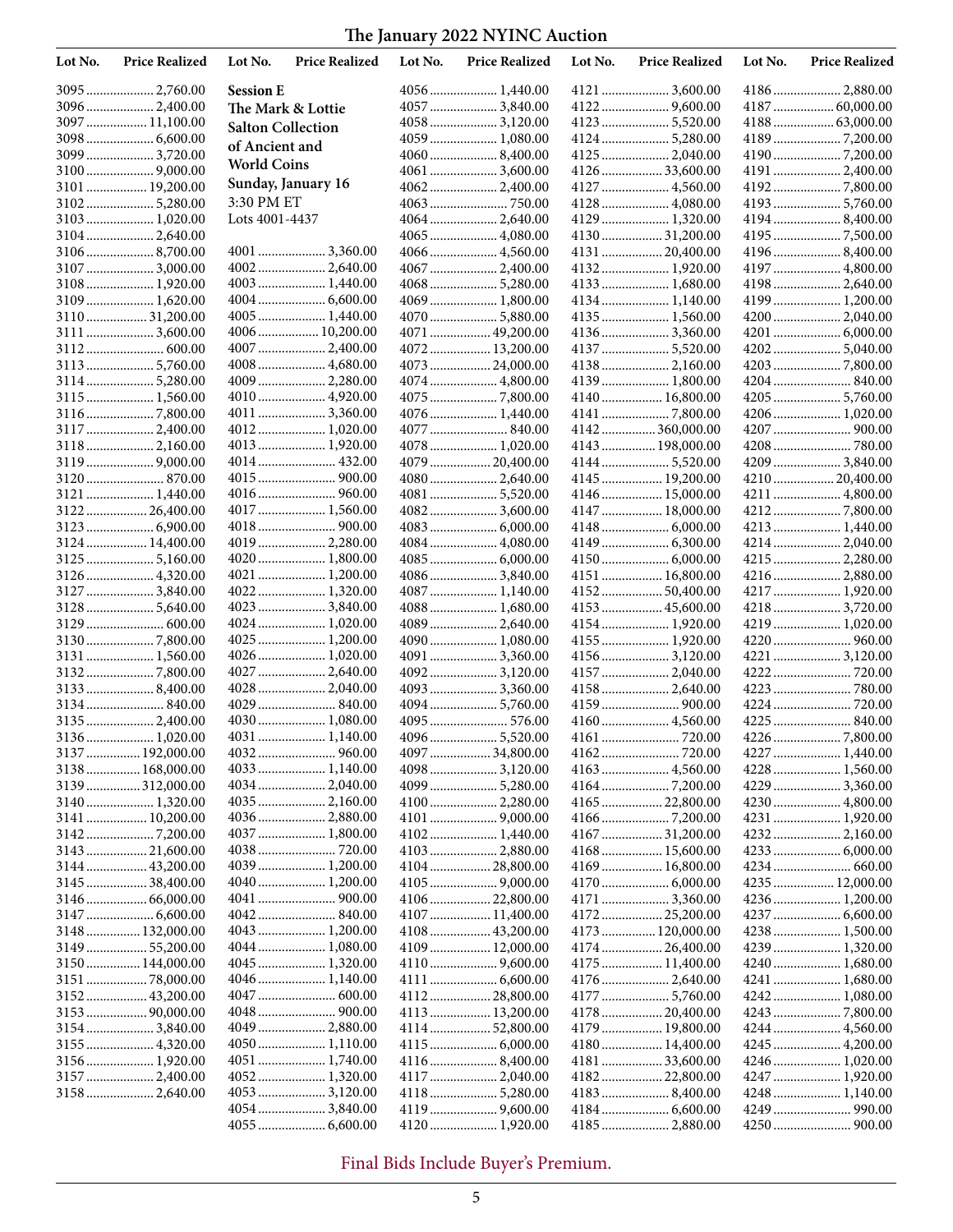| Lot No. | <b>Price Realized</b>            | Lot No. | <b>Price Realized</b>            | Lot No. | <b>Price Realized</b>               | Lot No.                | <b>Price Realized</b>          | Lot No. | <b>Price Realized</b>       |
|---------|----------------------------------|---------|----------------------------------|---------|-------------------------------------|------------------------|--------------------------------|---------|-----------------------------|
|         |                                  |         | 4316  19,200.00                  |         |                                     | <b>Session F</b>       |                                |         |                             |
|         |                                  |         |                                  |         |                                     |                        | The Gem Collection of          |         | 5058 456.00                 |
|         |                                  |         | 4318  3,600.00                   |         | 4383  32,400.00                     |                        | <b>British Military Medals</b> |         |                             |
|         |                                  |         | 4319  4,080.00                   |         |                                     | <b>Griffin Studios</b> |                                |         | 5060 432.00                 |
|         | 4255  1,800.00                   |         | 4320  1,440.00                   |         |                                     |                        | Monday, January 17             |         | 5061  1,560.00              |
|         | 4256 1,680.00                    |         |                                  |         |                                     | 9:00 AM PT             |                                |         |                             |
|         |                                  |         | 4322  2,880.00                   |         |                                     | Lots 5001-5188         |                                |         |                             |
|         | 4258 1,020.00                    |         | 4323  2,400.00<br>4324  1,800.00 |         | 4388  216,000.00<br>4389  28,800.00 |                        |                                |         | 5065 1,920.00               |
|         | 4260 1,020.00                    |         |                                  |         | 4390 360,000.00                     |                        |                                |         | 5066  2,880.00              |
|         | 4261  2,040.00                   |         |                                  |         | 4391  480,000.00                    |                        | 5002 3,360.00                  |         | 5067 1,320.00               |
|         |                                  |         | 4327  2,400.00                   |         | 4392  126,000.00                    |                        |                                |         | 5068 1,020.00               |
|         |                                  |         | 4328  1,500.00                   |         | 4393  40,800.00                     |                        | 500424,000.00                  |         |                             |
|         |                                  |         | 4329  1,680.00                   |         | 4394  21,600.00                     |                        |                                |         | 5070  1,080.00              |
|         | 4265  1,260.00                   |         | 4330  2,760.00                   |         |                                     |                        | 5006 1,560.00                  |         | 5071 1,440.00               |
|         | 42667,800.00                     |         | 4331  4,320.00                   |         | 4396  22,200.00                     |                        | 5007  1,800.00                 |         | 5072 960.00                 |
|         | 4267  2,640.00                   |         | 4332 1,800.00                    |         | 4397  102,000.00                    |                        | 5008  19,200.00                |         |                             |
|         | 4268  1,560.00                   |         | 4333  1,380.00                   |         |                                     |                        |                                |         |                             |
|         | 4269 1,680.00                    |         | 4334  2,040.00                   |         | 4399  26,400.00                     |                        | 5010 15,600.00                 |         |                             |
|         | 4270  6,000.00                   |         | 4335  5,760.00                   |         | 4400  57,600.00                     |                        | 5011  12,000.00                |         |                             |
|         |                                  |         | 4336  1,200.00                   |         | 4401  22,800.00                     |                        | 5012 576.00                    |         | 5077  870.00                |
|         | 4272  10,200.00                  |         | 4337  1,080.00                   |         |                                     |                        | 5013  13,200.00                |         |                             |
|         | 4273  4,080.00                   |         | 4338  2,280.00                   |         | 4403  114,000.00                    |                        |                                |         | 5079 480.00                 |
|         | 4274 18,000.00<br>4275  1,800.00 |         | 4339  1,920.00                   |         | 4404  11,700.00<br>4405  31,200.00  |                        | 5016 12,000.00                 |         | 5080 480.00<br>5081  288.00 |
|         |                                  |         | 4341  2,520.00                   |         | 4406  21,000.00                     |                        | 5017  13,200.00                |         |                             |
|         | 4277  2,880.00                   |         | 4342 1,680.00                    |         | 4407  28,800.00                     |                        | 5018  13,200.00                |         | 5083 312.00                 |
|         | 4278  4,560.00                   |         | 4343  2,280.00                   |         | 4408  14,400.00                     |                        | 5019 5,280.00                  |         | 5084 240.00                 |
|         | 4279  1,560.00                   |         | 4344  2,880.00                   |         |                                     |                        |                                |         | 5085  456.00                |
|         | 4280  2,640.00                   |         |                                  |         | 4410  3,360.00                      |                        | 5021  4,560.00                 |         |                             |
|         | 4281  3,120.00                   |         |                                  |         |                                     |                        | 5022 2,640.00                  |         | 5087  504.00                |
|         | 42822,160.00                     |         | $4347$ 1,560.00                  |         |                                     |                        | 5023 528.00                    |         |                             |
|         | 4283  1,920.00                   |         |                                  |         | 4413  2,280.00                      |                        | 5024 1,680.00                  |         |                             |
|         | 4284 2,400.00                    |         | 4349  2,880.00                   |         | 4414  114,000.00                    |                        |                                |         |                             |
|         | 4285  3,840.00                   |         | $4350$ 4,560.00                  |         |                                     |                        | 5026 1,320.00                  |         | 5091 312.00                 |
|         | 42862,100.00                     |         |                                  |         |                                     |                        | 5027  1,170.00                 |         |                             |
|         | 4287  1,920.00                   |         |                                  |         |                                     |                        | 5028  1,920.00<br>5029  720.00 |         | 5093 192.00                 |
|         | 4288  3,360.00<br>4289  1,980.00 |         | 4353  4,560.00                   |         | 4419  1,680.00                      |                        | 5030 33,600.00                 |         |                             |
|         | 4290 1,680.00                    |         |                                  |         |                                     |                        | 5031  1,800.00                 |         | 5097  408.00                |
|         |                                  |         | 4356  2,640.00                   |         | 4421  24,000.00                     |                        |                                |         | 5098 1,920.00               |
|         | 42923,240.00                     |         | 4357  3,960.00                   |         | 4422  2,400.00                      |                        |                                |         | 5099 312.00                 |
|         | 4293  3,360.00                   |         |                                  |         |                                     |                        |                                |         | 5100 240.00                 |
|         | 4294 2,280.00                    |         |                                  |         | 4424  102,000.00                    |                        |                                |         |                             |
|         | 4295  1,800.00                   |         | 4360  1,320.00                   |         |                                     |                        |                                |         | 5103 240.00                 |
|         |                                  |         |                                  |         |                                     |                        |                                |         | 5104 192.00                 |
|         |                                  |         |                                  |         |                                     |                        | 5038 192.00                    |         | 5105 144.00                 |
|         |                                  |         |                                  |         | 4428  13,200.00                     |                        | 5039 240.00                    |         |                             |
|         | 4299  3,840.00                   |         |                                  |         | 4429  4,080.00                      |                        | 5040  1,680.00                 |         | 5107  480.00                |
|         |                                  |         |                                  |         | 4430  1,680.00                      |                        | 5041  336.00                   |         | 5109 168.00                 |
|         |                                  |         | 4366  2,640.00                   |         | 4432  43,200.00                     |                        | 5043  240.00                   |         | 5113 2,520.00               |
|         |                                  |         | 4368  1,860.00                   |         |                                     |                        |                                |         |                             |
|         |                                  |         | 4369  2,400.00                   |         | 4434  19,200.00                     |                        |                                |         |                             |
|         | 4305  4,080.00                   |         | 4370  3,480.00                   |         | 4435  2,040.00                      |                        |                                |         |                             |
|         |                                  |         | 4371  4,080.00                   |         | 4436  14,400.00                     |                        |                                |         | 5117 168.00                 |
|         |                                  |         |                                  |         | 4437  1,800.00                      |                        |                                |         |                             |
|         | 4308  26,400.00                  |         |                                  |         |                                     |                        |                                |         | 5119 1,080.00               |
|         | 4309 15,600.00                   |         | 4374  2,640.00                   |         |                                     |                        |                                |         | 5120 288.00                 |
|         | 4310 55,200.00                   |         |                                  |         |                                     |                        |                                |         | 5122 120.00                 |
|         | 4311  26,400.00                  |         |                                  |         |                                     |                        |                                |         | 5123 120.00                 |
|         | 4312 1,800.00                    |         |                                  |         |                                     |                        | 5053  1,560.00                 |         |                             |
|         |                                  |         | 4378  6,000.00                   |         |                                     |                        | 5054  360.00                   |         |                             |
|         |                                  |         | 4379  3,360.00                   |         |                                     |                        | 5055  1,080.00                 |         | 5128 1,560.00               |
|         |                                  |         |                                  |         |                                     |                        | 5056 240.00                    |         | 5129 192.00                 |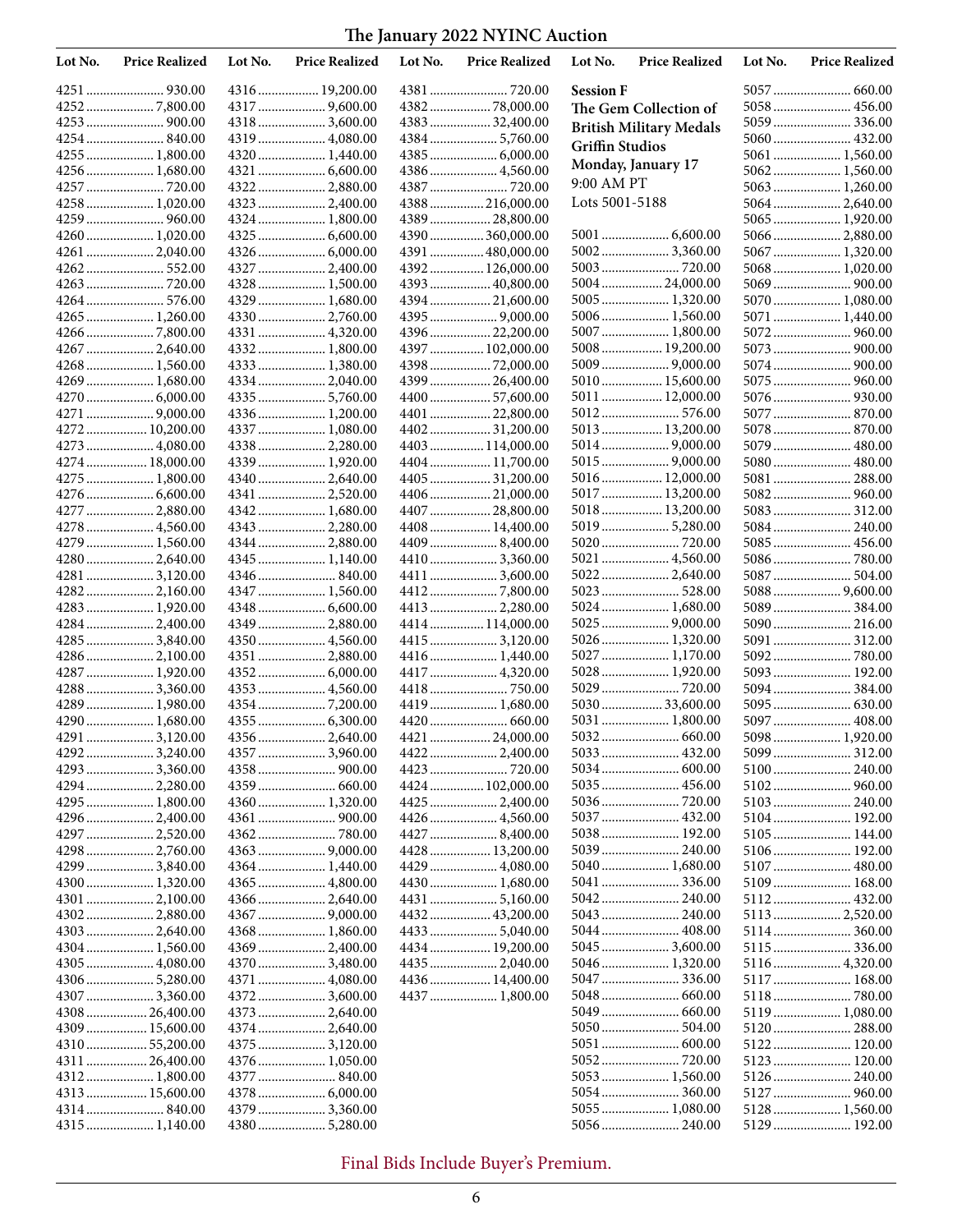| Lot No.              | <b>Price Realized</b>        | Lot No. | <b>Price Realized</b>              | Lot No. | <b>Price Realized</b> | Lot No. | <b>Price Realized</b>      | Lot No. | <b>Price Realized</b> |
|----------------------|------------------------------|---------|------------------------------------|---------|-----------------------|---------|----------------------------|---------|-----------------------|
|                      | 5131 192.00                  |         | 6010 120.00                        |         |                       |         | 6148  264.00               |         |                       |
|                      | 5132 120.00                  |         | 6011  312.00                       |         | 6082 1,740.00         |         |                            |         |                       |
|                      |                              |         |                                    |         | 6083  1,680.00        |         | 6150 456.00                |         |                       |
|                      | 5134 80.00                   |         |                                    |         |                       |         | 6151  240.00               |         | 6217  360.00          |
|                      | 51355,280.00                 |         | 6014  288.00                       |         | 6085  1,020.00        |         |                            |         | 6218 288.00           |
| 5138                 | 312.00                       |         |                                    |         |                       |         |                            |         | 6219  240.00          |
|                      |                              |         | 6016  576.00                       |         |                       |         | 6154  168.00               |         | 6220  780.00          |
| 5149                 | 120.00                       |         | 6017  1,260.00                     |         |                       |         | 6155  192.00               |         | 6221  1,440.00        |
|                      | 5150 552.00                  |         |                                    |         |                       |         | 6156  192.00               |         |                       |
|                      | 5151  336.00                 |         | 6019  2,160.00                     |         | 6090  2,280.00        |         | 6157  216.00               |         | 6224 240.00           |
|                      | 5152 168.00<br>5153 264.00   |         |                                    |         | 6092 456.00           |         | 6158 168.00                |         | 6225  216.00          |
|                      |                              |         | 6023  1,560.00                     |         | 6093  16,800.00       |         |                            |         |                       |
| 5155                 |                              |         | 6024  1,080.00                     |         |                       |         | 6161 144.00                |         | 6227  3,600.00        |
|                      |                              |         |                                    |         |                       |         |                            |         |                       |
|                      | 5158 216.00                  |         | 6026 168.00                        |         | 6096  11,400.00       |         | 6163  1,440.00             |         | 6229  336.00          |
|                      | 5159  576.00                 |         | 6027  720.00                       |         | 6097  12,000.00       |         | 6164  144.00               |         | 6230  480.00          |
|                      |                              |         | 6029  552.00                       |         |                       |         |                            |         |                       |
|                      |                              |         | 6030  120.00                       |         |                       |         | 6166  2,640.00             |         |                       |
|                      | 5162 1,050.00                |         | 6031  100.00                       |         |                       |         |                            |         |                       |
|                      |                              |         |                                    |         |                       |         | 6168 2,640.00              |         | 6234 480.00           |
|                      | 5164 2,160.00                |         |                                    |         |                       |         | 6169  3,120.00             |         |                       |
| 5165                 | 1,200.00                     |         | 6034  100.00                       |         |                       |         | 6170  3,120.00             |         | 6236 100.00           |
|                      |                              |         |                                    |         |                       |         | 6171  2,880.00             |         |                       |
|                      | 5167  1,020.00               |         | 6036  120.00                       |         |                       |         | 6172 2,880.00              |         | 6238 408.00           |
|                      |                              |         |                                    |         | 6106  384.00          |         |                            |         | 6239  168.00          |
|                      | 5169 1,020.00                |         | 6040  100.00                       |         | 6107  456.00          |         |                            |         |                       |
|                      |                              |         |                                    |         |                       |         | 6175  1,080.00             |         | 6241  100.00          |
| 5171                 |                              |         | 6042 100.00                        |         | $6109$ 1,140.00       |         |                            |         | 6242 120.00           |
|                      |                              |         |                                    |         | 6110  408.00          |         |                            |         | 6243 100.00           |
|                      | 5173 1,140.00                |         | 6046  2,280.00                     |         |                       |         | 6179  1,200.00             |         |                       |
|                      | 5174 1,200.00                |         |                                    |         |                       |         | 6180 480.00                |         | 6245  100.00          |
|                      | 5175  1,380.00               |         | 6048  552.00                       |         |                       |         | 6181  576.00               |         | 6246 240.00           |
|                      | 5176 1,170.00                |         | 6049  528.00                       |         | 6114 1,680.00         |         |                            |         | 6247  660.00          |
| 5178                 | 5177  1,440.00<br>1,800.00   |         |                                    |         | 6116 1,140.00         |         | 6183 216.00<br>6184 264.00 |         | 6248  264.00          |
|                      | 5179  1,020.00               |         | $6051$ 9,600.00<br>6052  10,800.00 |         | 6117  192.00          |         | 6185  120.00               |         |                       |
|                      | 5180 1,320.00                |         | $6053$ 9,600.00                    |         | 6118  432.00          |         | 6186  144.00               |         | 6251  288.00          |
|                      | 5181 1,440.00                |         | 6054  10,800.00                    |         | 6121  1,800.00        |         | 6187  192.00               |         | 6252 480.00           |
| 5182                 | 2,280.00                     |         |                                    |         |                       |         | 6188 120.00                |         | 6253 144.00           |
|                      |                              |         | 6056  2,640.00                     |         | 6123  432.00          |         | 6189 192.00                |         |                       |
|                      | 5184  720.00                 |         |                                    |         |                       |         |                            |         |                       |
|                      | 5185  1,320.00               |         |                                    |         |                       |         | 6191  1,080.00             |         |                       |
|                      | 51862,400.00                 |         |                                    |         |                       |         |                            |         |                       |
|                      | 5187 1,920.00                |         |                                    |         |                       |         |                            |         |                       |
|                      | 5188  1,920.00               |         | 6061  240.00                       |         |                       |         |                            |         | 6261  240.00          |
|                      |                              |         |                                    |         | 6129  1,200.00        |         |                            |         |                       |
| <b>Session G</b>     |                              |         | 6063  528.00                       |         | 6130  168.00          |         |                            |         |                       |
| <b>Ancient Coins</b> |                              |         |                                    |         |                       |         |                            |         | 6264 288.00           |
|                      | & World Coins Part 1         |         |                                    |         |                       |         | 6198 264.00                |         |                       |
| <b>Internet Only</b> |                              |         |                                    |         | 6133  1,800.00        |         | 6199 576.00                |         |                       |
|                      |                              |         |                                    |         |                       |         | 6200  168.00               |         |                       |
|                      | StacksBowers.com             |         |                                    |         |                       |         |                            |         |                       |
|                      | Tuesday, January 18          |         |                                    |         | 6136  480.00          |         |                            |         |                       |
| 9:00 AM PT           |                              |         |                                    |         | 6137  2,280.00        |         | 6203  1,680.00             |         | 6270  100.00          |
| Lots 6001-6894       |                              |         | 6071  552.00                       |         |                       |         | 6204 1,800.00              |         |                       |
|                      |                              |         | 6072 1,560.00                      |         |                       |         | 6205  2,040.00             |         |                       |
|                      |                              |         |                                    |         |                       |         | 6206  1,440.00             |         |                       |
|                      | 6002 432.00                  |         | 6075  384.00                       |         |                       |         | 6208 1,320.00              |         |                       |
|                      | 6003  288.00                 |         | 6076  240.00                       |         |                       |         |                            |         |                       |
|                      |                              |         | 6077  528.00                       |         |                       |         |                            |         |                       |
|                      | 6005 240.00<br>6006 1,500.00 |         | 6078  432.00                       |         | 6145  504.00          |         | 6211  288.00               |         |                       |
|                      |                              |         | 6079  1,200.00                     |         |                       |         |                            |         | 6279  144.00          |
|                      | .240.00                      |         |                                    |         |                       |         |                            |         |                       |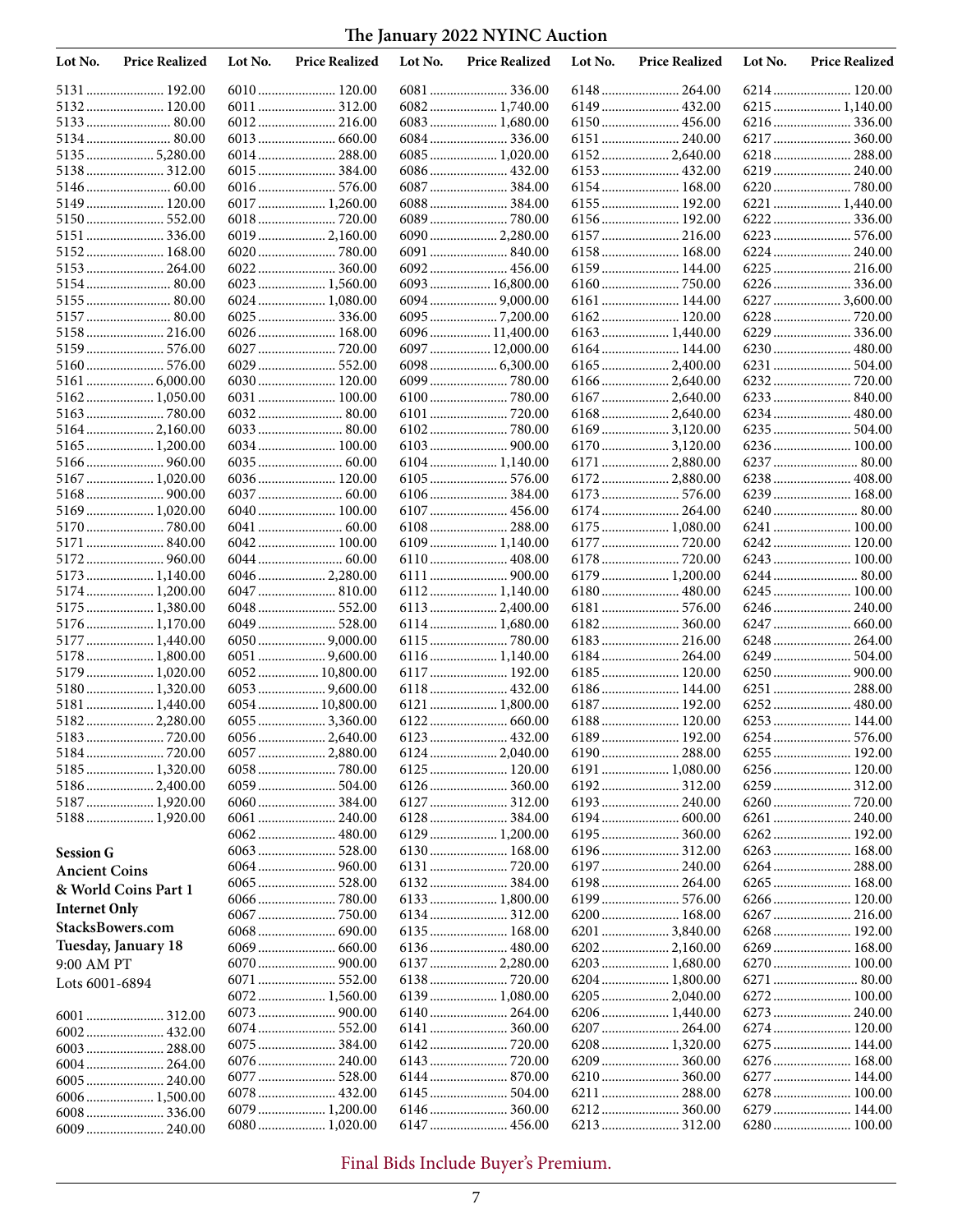| Lot No. | <b>Price Realized</b>      | Lot No. | <b>Price Realized</b> | Lot No. | <b>Price Realized</b>       | Lot No. | <b>Price Realized</b>         | Lot No. | <b>Price Realized</b>       |
|---------|----------------------------|---------|-----------------------|---------|-----------------------------|---------|-------------------------------|---------|-----------------------------|
|         | 6281  240.00               |         | 6346  552.00          |         | 6413  360.00                |         |                               |         | 6543  264.00                |
|         | 6282 120.00                |         |                       |         |                             |         |                               |         | 6544 120.00                 |
|         | 6283  216.00               |         | 6348  192.00          |         | 6415  1,200.00              |         | 6480  384.00                  |         | 6545 120.00                 |
|         | 6284 192.00                |         | 6349  144.00          |         | 6416  1,080.00              |         |                               |         | 6546  192.00                |
|         |                            |         | 6350  120.00          |         |                             |         |                               |         |                             |
|         | 6286 504.00                |         | 6351  120.00          |         | 6418  504.00                |         |                               |         |                             |
|         | 6287  168.00               |         |                       |         | 6419  192.00                |         | 6484  288.00                  |         | 6549 120.00                 |
|         | 6288  168.00               |         |                       |         | 6420  1,020.00              |         | 6485  312.00                  |         | 6550 100.00                 |
|         | 6289 120.00<br>6290 192.00 |         | 6354  432.00          |         | 6421  264.00                |         | 6487  960.00                  |         | 6551  216.00<br>6552 168.00 |
|         |                            |         |                       |         | 6423  264.00                |         | 6488 1,200.00                 |         | 6553 120.00                 |
|         |                            |         |                       |         | 6424  168.00                |         |                               |         | 6554  360.00                |
|         |                            |         |                       |         | 6425  288.00                |         |                               |         | 6555  168.00                |
|         |                            |         | 6359  552.00          |         | 6426  168.00                |         |                               |         | 6556  264.00                |
|         | 6295  4,440.00             |         | 6360  144.00          |         | 6427  432.00                |         |                               |         | 6557  192.00                |
|         | 6296  4,080.00             |         | 6361  456.00          |         |                             |         |                               |         | 6558  288.00                |
|         | 6297  4,800.00             |         |                       |         | 6429  1,020.00              |         |                               |         | 6559  168.00                |
|         | 6298  4,800.00             |         | 6364  240.00          |         | 6430  336.00                |         | 6495  216.00                  |         | 6560 216.00                 |
|         | 6299  408.00               |         | 6365  1,680.00        |         | 6431  1,020.00              |         | 6496  192.00                  |         | 6561  336.00                |
|         |                            |         | 6366  312.00          |         |                             |         |                               |         | 6562 192.00                 |
|         | 6301  360.00               |         | 6367  1,320.00        |         |                             |         | 6498 144.00                   |         |                             |
|         |                            |         |                       |         |                             |         | 6499  144.00                  |         | 6564 168.00                 |
|         |                            |         | 6369  528.00          |         |                             |         |                               |         |                             |
|         | 6304 408.00                |         | 6370  504.00          |         |                             |         | 6501  288.00                  |         | 6566  168.00                |
|         | 6306 1,920.00              |         | 6371  528.00          |         | 6437  528.00                |         | 6502 80.00<br>6503  168.00    |         | 6567  144.00<br>6568 120.00 |
|         |                            |         | 6373  480.00          |         | 6439  576.00                |         |                               |         |                             |
|         | 63082,400.00               |         | 6374  1,020.00        |         |                             |         |                               |         | 6570 1,440.00               |
|         | 6309  2,760.00             |         | 6375  552.00          |         | 6441  312.00                |         | 6506 100.00                   |         | 6571  504.00                |
|         |                            |         |                       |         |                             |         |                               |         | 6572 552.00                 |
| 6311    |                            |         | 6377  480.00          |         |                             |         |                               |         | 6573  216.00                |
|         |                            |         | 6378  660.00          |         | 6444  528.00                |         | 6509  360.00                  |         | 6574 216.00                 |
|         |                            |         | 6379  528.00          |         |                             |         | 6510  480.00                  |         | 6575  288.00                |
|         |                            |         | 6380  288.00          |         |                             |         | 6511  384.00                  |         | 6576  216.00                |
|         |                            |         | 6381  312.00          |         | 6447  1,800.00              |         |                               |         | 6577  144.00                |
|         | 63163,600.00               |         |                       |         |                             |         | 6513  264.00                  |         | 6578 192.00                 |
|         |                            |         |                       |         | 6449  264.00                |         |                               |         | 6579  264.00                |
|         |                            |         |                       |         |                             |         | 6515  456.00                  |         |                             |
|         | 6319 3,120.00              |         |                       |         | 6451  144.00<br>6452 144.00 |         | 6516 1,020.00<br>6517  264.00 |         | 6581  168.00<br>6582 144.00 |
|         |                            |         |                       |         |                             |         | 6518 168.00                   |         |                             |
|         |                            |         |                       |         | 6454  144.00                |         |                               |         |                             |
|         | 6323  100.00               |         | 6389  504.00          |         | 6455  168.00                | 6520    | 360.00                        |         |                             |
|         |                            |         | 6390  3,120.00        |         | 6456  168.00                |         |                               |         |                             |
|         |                            |         |                       |         |                             |         |                               |         |                             |
|         |                            |         |                       |         | 6458  528.00                |         |                               |         | 6588 144.00                 |
|         |                            |         | 6394  1,020.00        |         |                             |         | 6524  1,200.00                |         |                             |
|         | 6328  1,020.00             |         |                       |         |                             |         | 6525  840.00                  |         | 6590  120.00                |
|         |                            |         |                       |         | 6461  2,280.00              |         |                               |         | 6591  144.00                |
|         | 6330 1,020.00              |         |                       |         |                             |         | 6527  120.00                  |         | 6592 100.00                 |
|         |                            |         |                       |         |                             |         |                               |         |                             |
|         |                            |         |                       |         |                             |         |                               |         |                             |
|         |                            |         |                       |         |                             |         |                               |         |                             |
|         |                            |         | 6401  240.00          |         |                             |         |                               |         |                             |
|         |                            |         |                       |         | 6468  1,320.00              |         |                               |         |                             |
|         |                            |         |                       |         |                             |         |                               |         | 6599 168.00                 |
|         | 63385,040.00               |         | 6405  1,440.00        |         |                             |         |                               |         |                             |
|         | 63393,600.00               |         |                       |         | 6471  144.00                |         |                               |         |                             |
|         | 6340  1,860.00             |         |                       |         |                             |         | 6537  1,080.00                |         |                             |
|         |                            |         |                       |         |                             |         | 6538 192.00                   |         | 6603 264.00                 |
|         |                            |         |                       |         |                             |         |                               |         |                             |
|         |                            |         | 6410  168.00          |         | 6475  690.00                |         | 6540  120.00                  |         |                             |
|         |                            |         | 6411  168.00          |         |                             |         |                               |         |                             |
|         |                            |         | 6412 240.00           |         | 6477  1,440.00              |         |                               |         |                             |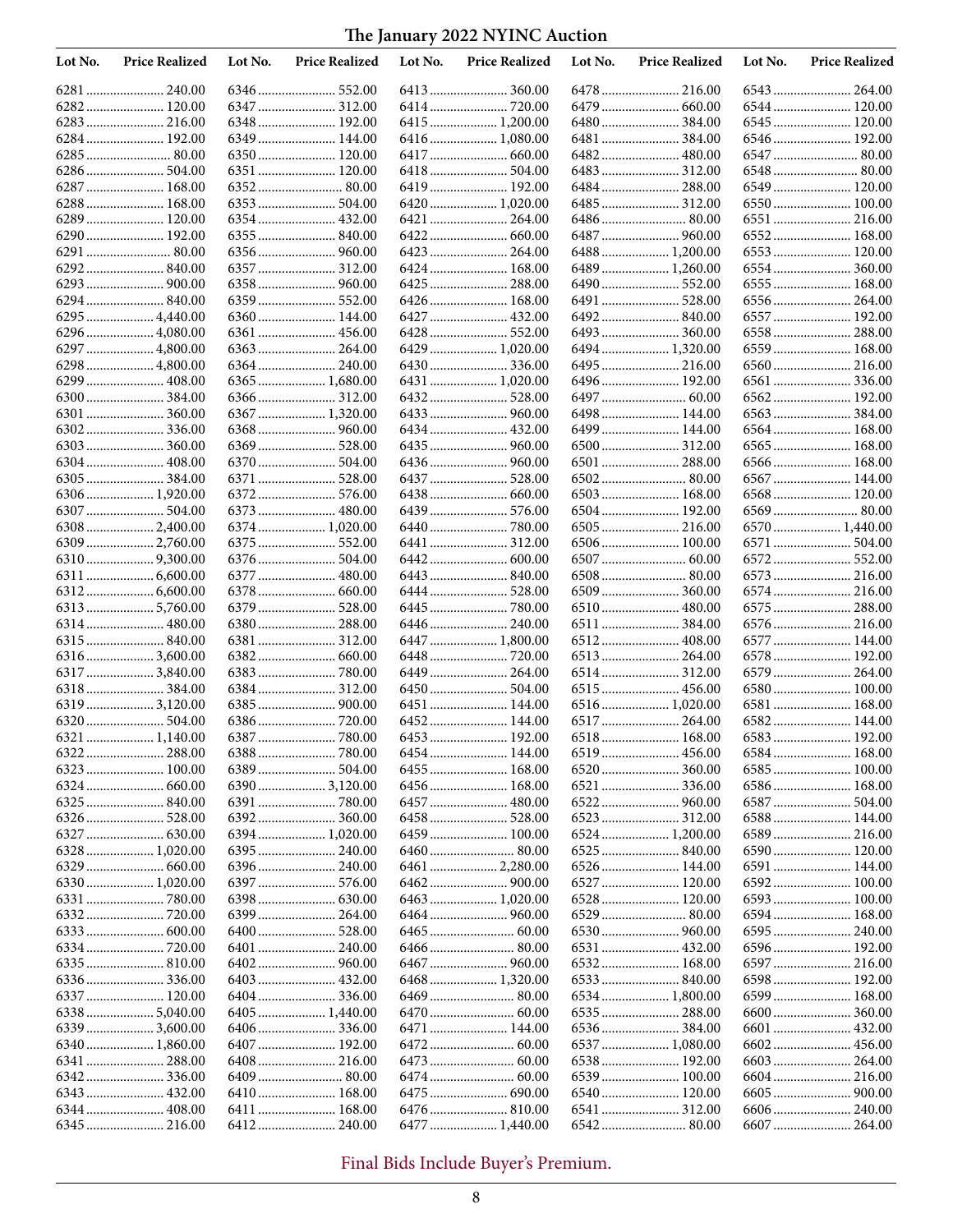| Lot No. | <b>Price Realized</b>           | Lot No. | <b>Price Realized</b>        | Lot No. | <b>Price Realized</b> | Lot No. | <b>Price Realized</b> | Lot No.              | <b>Price Realized</b> |
|---------|---------------------------------|---------|------------------------------|---------|-----------------------|---------|-----------------------|----------------------|-----------------------|
|         |                                 |         |                              |         |                       |         |                       |                      | 6878 1,920.00         |
|         | 6609 192.00                     |         |                              |         |                       |         | 6811  144.00          |                      | 6879  960.00          |
|         | 6610 432.00                     |         | 6677  168.00                 |         |                       |         | 6812 1,200.00         |                      | 6880 1,320.00         |
|         |                                 |         | 6678  240.00                 |         | 6744  288.00          |         | 6813  1,320.00        |                      |                       |
|         |                                 |         | 6679  192.00                 |         | 6745  2,880.00        |         |                       |                      |                       |
|         | 6613  240.00                    |         |                              |         | 6746  1,020.00        |         |                       |                      | 6884 840.00           |
|         | 6614 240.00                     |         | 6681  80.00                  |         |                       |         | 6817  1,320.00        |                      | 6885 240.00           |
|         | 6615 192.00                     |         |                              |         | 6748  264.00          |         | 6819  1,170.00        |                      | 6886 192.00           |
|         | 6616 216.00                     |         | 6683  100.00                 |         | 6749  144.00          |         | 6820  120.00          |                      | 6887  288.00          |
|         | 6617  3,600.00                  |         | 6684  120.00                 |         | 6750  264.00          |         |                       |                      | 6888 192.00           |
|         | 66183,600.00                    |         | 6685  1,020.00               |         | 6751  528.00          |         |                       |                      | 6889 288.00           |
|         |                                 |         |                              |         |                       |         |                       |                      |                       |
|         | 6620  360.00                    |         | 6688 216.00                  |         | 6754  720.00          |         | 6825  480.00          |                      | 6891  1,320.00        |
|         | 6623  1,200.00<br>6624 1,200.00 |         | 6689  576.00                 |         | 6756  1,920.00        |         | 6826 312.00           |                      |                       |
|         |                                 |         |                              |         | 6758  1,200.00        |         | 6827  168.00          |                      | 6894 120.00           |
|         | 6626 1,200.00                   |         |                              |         | 6759  2,160.00        |         | 6828  192.00          |                      |                       |
|         | 6627  1,080.00                  |         | 6693  1,560.00               |         | 6760  1,320.00        |         | 6829  336.00          |                      |                       |
|         | 6628  480.00                    |         | 6694  1,320.00               |         | 6761  120.00          |         |                       | <b>Session H</b>     |                       |
|         |                                 |         | 6695  1,260.00               |         |                       |         | 6832 1,380.00         |                      | World Coins Part 2    |
|         |                                 |         |                              |         |                       |         |                       | <b>Internet Only</b> |                       |
|         |                                 |         | 6697  660.00                 |         |                       |         |                       |                      | StacksBowers.com      |
|         |                                 |         |                              |         | 6765  168.00          |         |                       |                      | Wednesday, January 19 |
|         | 6633 100.00                     |         | 6699  810.00                 |         | 6766  144.00          |         |                       | 9:00 AM PT           |                       |
|         | 6634 120.00                     |         |                              |         | 6767  80.00           |         | 6837  432.00          | Lots 7001-7932       |                       |
|         |                                 |         | 6701  1,320.00               |         | 6768  312.00          |         | 6838336.00            |                      |                       |
|         | 6636 1,020.00                   |         | 6702 528.00                  |         |                       |         | 6839 264.00           |                      | 7001  360.00          |
|         | 6637  216.00                    |         |                              |         | 6771  960.00          |         | 6840  1,560.00        |                      | 70022,400.00          |
|         |                                 |         | 6704  528.00                 |         | 6772  384.00          |         |                       |                      | 7003 192.00           |
|         | 6639336.00                      |         | 6705  1,560.00               |         | 6773  264.00          |         |                       |                      | 7004 80.00            |
|         |                                 |         | 6706  100.00                 |         | 6774  144.00          |         |                       |                      | 7005 408.00           |
|         |                                 |         | 6707  168.00                 |         |                       |         | 6844  600.00          |                      | 7006 384.00           |
|         |                                 |         | 6708  432.00                 |         | 6776  1,200.00        |         |                       |                      | 7007 100.00           |
|         |                                 |         | 6709  408.00                 |         | 6777  264.00          |         |                       |                      | 7008 312.00           |
|         | 6644 1,140.00                   |         |                              |         |                       |         | 6847  384.00          |                      |                       |
|         | 6645  264.00                    |         | 6711  456.00                 |         |                       |         | 6848 168.00           |                      | 7010 120.00           |
|         | 6646 1,200.00                   |         |                              |         | 6780  192.00          |         | 6849  1,440.00        |                      |                       |
|         |                                 |         | 6713  216.00                 |         |                       |         |                       |                      | 7012 120.00           |
|         |                                 |         | 6714  1,200.00               |         |                       |         |                       |                      |                       |
|         | 6649  2,040.00                  |         | 6715  1,260.00               |         | 6783  432.00          |         | 6852 312.00           |                      | 7014 168.00           |
|         | 6651  240.00                    |         | 6717  168.00                 |         | 6784  192.00          |         |                       |                      |                       |
|         |                                 |         | 6718  1,440.00               |         |                       |         |                       | 7017                 | 336.00                |
|         |                                 |         |                              |         | 6787  1,440.00        |         |                       |                      |                       |
|         |                                 |         | 6720  384.00                 |         |                       |         |                       |                      | 7019 264.00           |
|         |                                 |         |                              |         | 6789  1,680.00        |         | 6858  456.00          |                      | 7020 120.00           |
|         |                                 |         |                              |         | 6790  1,680.00        |         | 6859  432.00          |                      | 7021  480.00          |
|         |                                 |         | 6723  576.00                 |         | 6791  216.00          |         |                       |                      | 7022 408.00           |
|         | 6658 1,560.00                   |         | 6724  80.00                  |         | 6792 288.00           |         |                       |                      |                       |
|         | 6659  1,800.00                  |         |                              |         |                       |         |                       |                      |                       |
|         |                                 |         |                              |         | 6794  600.00          |         | 6863  1,440.00        |                      | 7025 552.00           |
|         |                                 |         | 6727  504.00                 |         |                       |         |                       |                      | 7026 552.00           |
|         |                                 |         | 6728  192.00                 |         |                       |         |                       |                      |                       |
|         |                                 |         |                              |         |                       |         |                       |                      |                       |
|         | 6664  288.00                    |         |                              |         | 6798  288.00          |         |                       |                      | 7029  264.00          |
|         |                                 |         |                              |         | 6800  504.00          |         |                       |                      | 7030 312.00           |
|         |                                 |         | 6732 288.00                  |         | 6801  1,200.00        |         |                       |                      | 7031  480.00          |
|         |                                 |         |                              |         | 6802 240.00           |         | 6870  288.00          |                      | 7032 528.00           |
|         |                                 |         | 6734  408.00                 |         | 6803  1,680.00        |         | 6871  384.00          |                      | 7033 240.00           |
|         |                                 |         | 6735  312.00                 |         |                       |         |                       |                      | 7034 1,440.00         |
|         |                                 |         |                              |         |                       |         | 6873  168.00          |                      | 7035 1,200.00         |
|         |                                 |         | 6737  408.00                 |         |                       |         | 6874 240.00           |                      |                       |
|         | 6672 456.00                     |         | 6738  264.00<br>6739  900.00 |         |                       |         |                       |                      | 7037  144.00          |
|         | 6674  192.00                    |         | 6740  168.00                 |         | 6809  1,200.00        |         |                       |                      | 7038 1,140.00         |
|         |                                 |         |                              |         |                       |         |                       |                      |                       |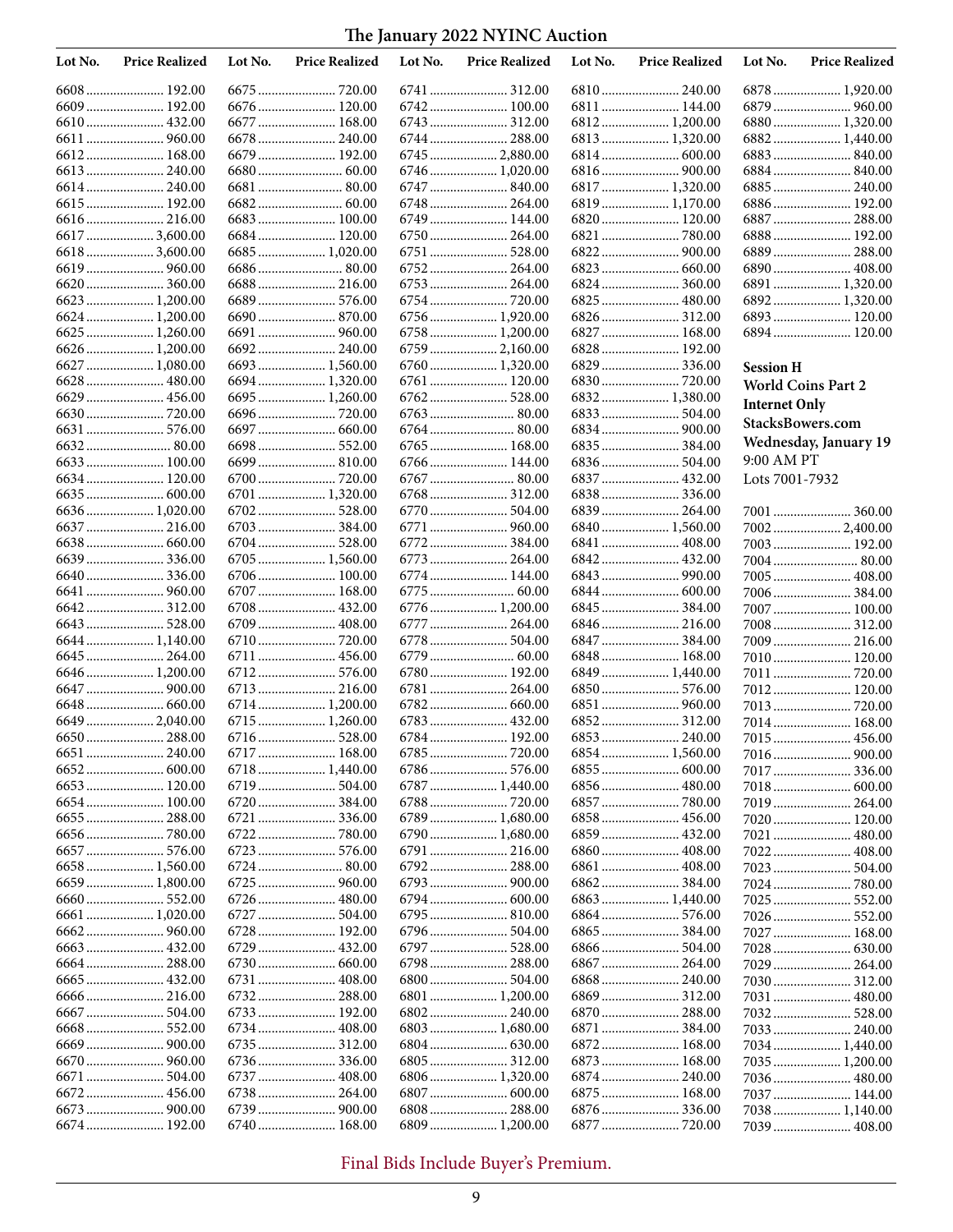| Lot No.      | <b>Price Realized</b>       | Lot No. | <b>Price Realized</b>        | Lot No. | <b>Price Realized</b>        | Lot No. | <b>Price Realized</b>       | Lot No. | <b>Price Realized</b> |
|--------------|-----------------------------|---------|------------------------------|---------|------------------------------|---------|-----------------------------|---------|-----------------------|
|              |                             |         | 7106  384.00                 |         | 7172 456.00                  |         |                             |         |                       |
| 7041         |                             |         | 7107  264.00                 |         |                              |         | 7241  576.00                |         | 7314 216.00           |
|              | 7042 100.00                 |         | 7108  432.00                 |         | 7174  408.00                 |         |                             |         | 7315  384.00          |
|              |                             |         | 7109  312.00                 |         | 7175  168.00                 |         | 7243  780.00                |         |                       |
| 7044.        |                             |         | 7110 360.00                  |         | 7176  264.00                 |         | 7244  264.00                |         | 7317  288.00          |
|              | 7045  384.00                |         | 7111  336.00                 |         | 7177  384.00                 |         | 7245  408.00                |         |                       |
|              | 7046  1,440.00              |         | 7112 480.00                  |         | 7178  1,020.00               |         | 7246  120.00                |         |                       |
|              | 7047  336.00                |         | 7113  432.00                 |         | 7179  720.00                 |         | 7247  360.00                |         | 7320 528.00           |
| 7048         | 264.00                      |         | 7114  408.00                 |         | 7180 432.00                  |         |                             |         | 7321  1,080.00        |
|              | 7049  240.00                |         | 7115  288.00                 |         | 7181  312.00                 |         | 7249  80.00                 |         | 7322 1,020.00         |
|              | 7050384.00                  |         | 7116  360.00                 |         |                              |         | 7250  384.00                |         | 7323 216.00           |
|              | 7051  336.00                |         | 7117  168.00                 |         | 7183  1,920.00               |         |                             |         | 7324 288.00           |
|              | 7052 1,440.00               |         | 7118  456.00                 |         |                              |         | 7252336.00                  |         | 7325  336.00          |
|              | 7053 1,080.00               |         | 7119  480.00                 |         |                              |         |                             |         | 7326  432.00          |
|              |                             |         | 7120  528.00                 |         | 7186  168.00                 |         | 7254336.00                  |         | 7327  192.00          |
|              | 7055  720.00                |         | 7121  552.00                 |         | 7187  900.00                 |         | 7256  480.00                |         | 7328  264.00          |
|              | 7056 240.00                 |         | 7122 408.00                  |         | 7188 384.00                  |         | 7257  336.00                |         | 7329  360.00          |
|              | 7057  408.00                |         | 7123  576.00                 |         | 7189  120.00                 |         | 7258  504.00                |         | 7330 288.00           |
|              | 7058 1,320.00               |         | 7124  240.00                 |         | 7190 1,200.00                |         | 7259  360.00                |         | 7331  840.00          |
|              | 7059  264.00                |         | 7125  288.00                 |         | 7191  552.00                 |         | 7260  336.00                |         |                       |
|              |                             |         | 7126  960.00                 |         | 7192 456.00                  |         |                             |         | 7333 192.00           |
| 7061<br>7062 | 456.00                      |         | 7127  600.00                 |         | 7193  360.00                 |         |                             |         | 7334 192.00           |
|              | 7063 432.00                 |         | 7128  216.00<br>7129  408.00 |         | 7194  336.00<br>7195  216.00 |         | 7263  192.00                |         | 7336 384.00           |
|              |                             |         | 7130 264.00                  |         | 7196  264.00                 |         |                             |         | 7337  780.00          |
|              |                             |         | 7132 120.00                  |         | 7197  216.00                 |         |                             |         |                       |
|              | 7066336.00                  |         | 7133  288.00                 |         | 7198  336.00                 |         | 7267  264.00                |         |                       |
|              | 7068 408.00                 |         |                              |         | 7199  900.00                 |         | 7269  336.00                |         | 7340  1,800.00        |
|              | 7069 312.00                 |         |                              |         |                              |         | 7270  780.00                |         | 7341  456.00          |
| 7070.        |                             |         |                              |         | 7202 192.00                  |         |                             |         | 7342 264.00           |
| 7071         |                             |         | 7137  600.00                 |         |                              |         |                             |         |                       |
| 7072         | 1,140.00                    |         |                              |         | 7204  312.00                 |         | 7273  780.00                |         | 7344 336.00           |
|              |                             |         |                              |         |                              |         |                             |         | 7345  432.00          |
|              | 7074 360.00                 |         | 7140  456.00                 |         |                              |         | 7277  576.00                |         | 7346  288.00          |
|              | 7075  600.00                |         | 7141  690.00                 |         | 7207  720.00                 |         |                             |         | 7347  288.00          |
|              | 7076 408.00                 |         | 7142 360.00                  |         | 7208  216.00                 |         | 7279  960.00                |         | 7348 432.00           |
| 7077         |                             |         |                              |         | 7209  408.00                 |         | 7280 360.00                 |         | 7349  960.00          |
|              | 7078 192.00                 |         | 7144  504.00                 |         | 7211  432.00                 |         |                             |         | 7350 288.00           |
|              | 7079 216.00                 |         |                              |         | 7212 312.00                  |         | 7283 360.00                 |         | 7351  384.00          |
|              |                             |         | 7146  552.00                 |         | 7213  264.00                 |         |                             |         | 7352 408.00           |
|              | 7081  240.00                |         | 7147  1,380.00               |         | 7214  552.00                 |         | 7285  100.00                |         | 7353 192.00           |
|              | 7082 100.00                 |         | 7148  1,860.00               |         | 7215  408.00                 |         |                             |         | 7354 192.00           |
|              |                             |         |                              |         |                              |         |                             |         |                       |
|              |                             |         |                              |         |                              |         | 7288 144.00                 |         |                       |
|              |                             |         | 7151  312.00                 |         | 7219  216.00                 |         |                             |         | 7357  264.00          |
|              |                             |         |                              |         | 7220  1,140.00               |         | 7290 120.00                 |         | 7358 144.00           |
|              |                             |         | 7153  216.00                 |         | 7221  720.00                 |         |                             |         | 7359  360.00          |
|              | 7088 240.00                 |         |                              |         |                              |         |                             |         |                       |
|              | 7089 360.00                 |         | 7155  312.00                 |         | 7223  780.00                 |         | 7293  240.00                |         | 7361  144.00          |
|              | 7090 312.00                 |         |                              |         | 7224  288.00                 |         | 7294  240.00                |         | 7362 144.00           |
|              |                             |         | 7157  288.00                 |         | 7225  168.00                 |         |                             |         | 7363 168.00           |
|              |                             |         |                              |         | 7226  100.00                 |         | 7296  120.00                |         | 7364  144.00          |
|              | 7093 528.00                 |         |                              |         | 7227  360.00                 |         | 7297  216.00                |         | 7365 100.00           |
|              |                             |         | 7160 312.00                  |         | 7228  408.00                 |         | 7298 336.00                 |         |                       |
|              |                             |         |                              |         |                              |         | 7299  192.00                |         | 7367  168.00          |
|              | 7096 168.00<br>7097  720.00 |         |                              |         | 7231  144.00                 |         | 7300  480.00<br>7301  80.00 |         | 7368 240.00           |
|              |                             |         |                              |         |                              |         |                             |         |                       |
|              |                             |         |                              |         |                              |         | 7303  168.00                |         |                       |
|              |                             |         |                              |         |                              |         | 7304 100.00                 |         |                       |
|              |                             |         | 7167  264.00                 |         |                              |         |                             |         |                       |
|              |                             |         |                              |         |                              |         |                             |         | 7374 144.00           |
|              |                             |         | 7169  504.00                 |         |                              |         |                             |         | 7375  2,160.00        |
|              |                             |         | 7170  144.00                 |         | 7238  504.00                 |         | 7309  240.00                |         | 7376  3,120.00        |
|              |                             |         | 7171  1,200.00               |         | 7239  780.00                 |         | 7310 192.00                 |         | 7377  2,880.00        |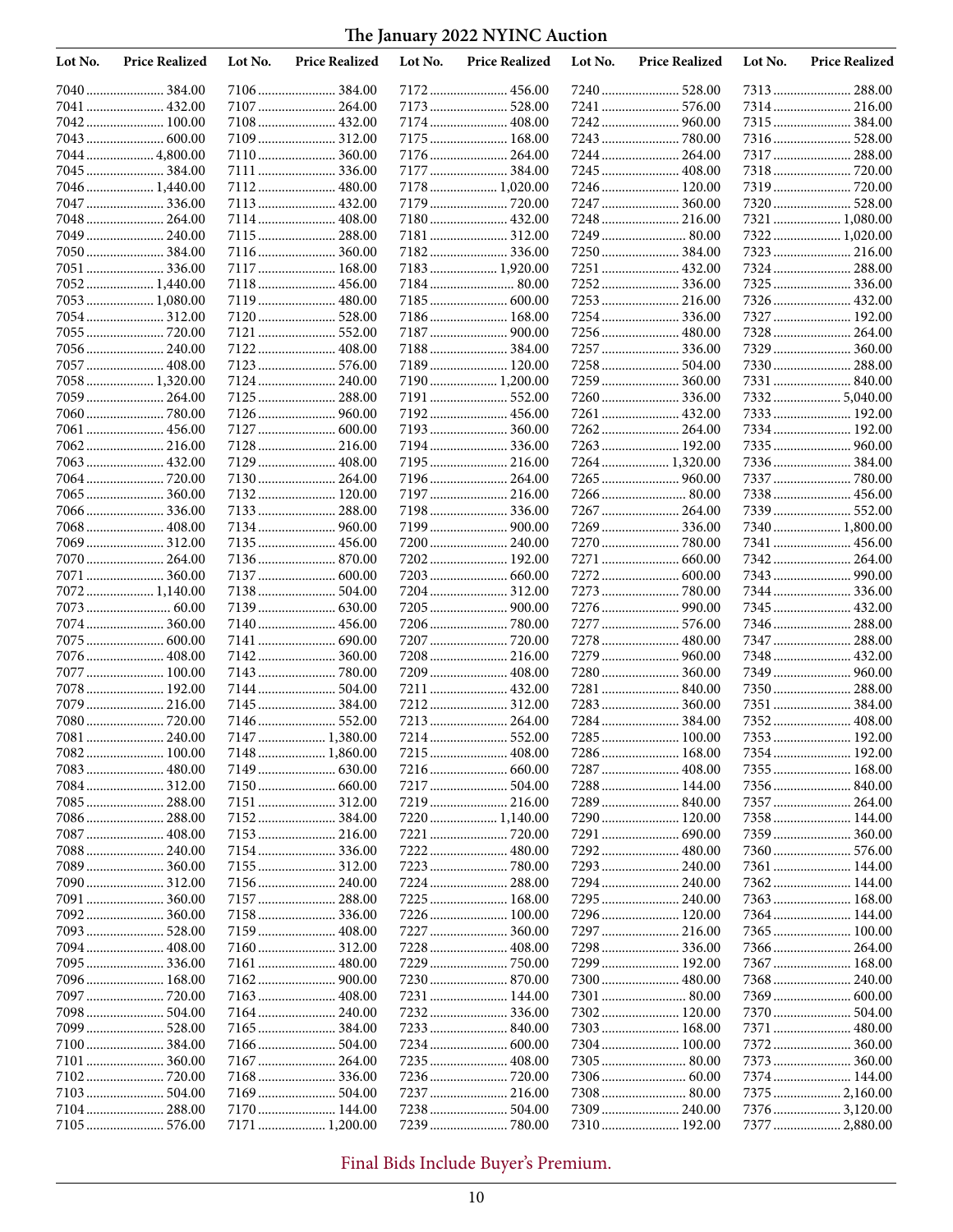| Lot No. | <b>Price Realized</b>           | Lot No. | <b>Price Realized</b>            | Lot No. | <b>Price Realized</b>         | Lot No. | <b>Price Realized</b>        | Lot No. | <b>Price Realized</b> |
|---------|---------------------------------|---------|----------------------------------|---------|-------------------------------|---------|------------------------------|---------|-----------------------|
|         | 7378 1,080.00                   |         | 7444  900.00                     |         | 7511  1,020.00                |         |                              |         | 7645  168.00          |
|         | 7379  240.00                    |         | 7445  3,120.00                   |         |                               |         | 7580 480.00                  |         | 7646 312.00           |
|         | 7380 264.00                     |         |                                  |         | 7513  720.00                  |         | 7581  216.00                 |         |                       |
|         | 7381  240.00                    |         | 7447  120.00                     |         | 7514  100.00                  |         |                              |         |                       |
|         | 7382 144.00                     |         | 7448  2,880.00                   |         |                               |         | 7583 1,380.00                |         |                       |
|         |                                 |         | 7449  1,560.00                   |         | 7516  1,680.00                |         |                              |         | 7650 432.00           |
|         | 7386 192.00                     |         | 7450  1,080.00<br>7451  1,080.00 |         | 7517  360.00<br>7518  456.00  |         | 7585  264.00<br>7586  240.00 |         |                       |
|         | 7387  660.00                    |         | 7452336.00                       |         | 7519  336.00                  |         | 7587  144.00                 |         | 7653 216.00           |
|         |                                 |         | 7453  1,080.00                   |         | 7520  528.00                  |         | 7588 312.00                  |         |                       |
|         |                                 |         | 7454  168.00                     |         |                               |         | 7589  336.00                 |         |                       |
|         |                                 |         | 7455  360.00                     |         | 7522 192.00                   |         |                              |         | 7656 168.00           |
|         | 7391  120.00                    |         | 7456 100.00                      |         | 7523  1,440.00                |         | 7591  120.00                 |         | 7657  80.00           |
|         | 7392 408.00                     |         | 7457  100.00                     |         | 7524  480.00                  |         |                              |         | 7658 288.00           |
|         |                                 |         |                                  |         | 7525  216.00                  |         | 7593  408.00                 |         | 7659  240.00          |
|         |                                 |         |                                  |         | 7526  144.00                  |         |                              |         |                       |
| 7395    |                                 |         | 7460  100.00                     |         | 7527  216.00                  |         | 7595  456.00                 |         |                       |
|         | 7396 432.00                     |         | 7461  216.00                     |         | 7528  360.00                  |         | 7596384.00                   |         |                       |
|         | 7397  264.00                    |         | 7462 120.00                      |         | 7529  240.00                  |         | 7597  384.00                 |         |                       |
|         |                                 |         |                                  |         | 7530  288.00                  |         | 7599  264.00                 |         | 7664 192.00           |
| 7399    |                                 |         |                                  |         |                               |         | 7600  528.00                 |         |                       |
| 7401    | 264.00                          |         | 7465  192.00<br>7466  480.00     |         | 7532 1,320.00<br>7533  240.00 |         | 7601  80.00                  |         | 7667  576.00          |
|         |                                 |         | 7467  600.00                     |         | 7534  144.00                  |         |                              |         |                       |
|         | 7403  1,440.00                  |         | 7468  456.00                     |         |                               |         | 7604 144.00                  |         | 7669  2,400.00        |
|         |                                 |         |                                  |         | 7536  312.00                  |         | 7605  100.00                 |         | 7670 288.00           |
| 7405    |                                 |         | 7470  456.00                     |         | 7537  120.00                  |         |                              |         |                       |
|         |                                 |         | 7471  504.00                     |         |                               |         |                              |         | 7672 216.00           |
|         | 7407  432.00                    |         | 7472 288.00                      |         | 7539  216.00                  |         |                              |         | 7673  1,320.00        |
|         |                                 |         | 7473  432.00                     |         |                               |         | 7609  100.00                 |         |                       |
| 7409.   | 1,440.00                        |         | 7474  360.00                     |         | 7541  840.00                  |         | 7610 100.00                  |         | 7675  504.00          |
|         | 7410 288.00                     |         | 7475  660.00                     |         | 7542  80.00                   |         | 7611  100.00                 |         |                       |
| 741 l   | 264.00                          |         | 7476  144.00                     |         | 7543  360.00                  |         |                              |         | 7677  1,140.00        |
|         | 7412336.00                      |         | 7477  168.00                     |         | 7544  168.00                  |         | 7613 480.00                  |         | 7678  1,020.00        |
|         | 7413  504.00                    |         | 7478  2,880.00                   |         | 7545  168.00                  |         | 7614 1,080.00                |         |                       |
|         | 7415  240.00                    |         | 7479  2,040.00<br>7480  720.00   |         | 7550  1,200.00                |         | 7615 1,020.00                |         |                       |
| 7416.   | 456.00                          |         | 7481  600.00                     |         | 7551  144.00                  |         | 7617  1,560.00               |         |                       |
|         | 7417  504.00                    |         | 7482 1,440.00                    |         | 7552  1,080.00                |         | 7618 408.00                  |         |                       |
|         | 7418 360.00                     |         | 7483  1,200.00                   |         | 7553  288.00                  |         |                              |         | 7684384.00            |
|         | 7419 480.00                     |         |                                  |         | 7554  192.00                  |         | 7620  480.00                 |         | 7685  552.00          |
|         |                                 |         |                                  |         | 7555  168.00                  |         | 7621  504.00                 |         | 7686 1,320.00         |
|         | 7421  690.00                    |         | 7486  168.00                     |         |                               |         |                              |         | 7687  1,800.00        |
|         |                                 |         | 7487  780.00                     |         | 7557  504.00                  |         |                              |         |                       |
|         | 7423  840.00                    |         |                                  |         |                               |         |                              |         | 7689 360.00           |
|         | 7424  360.00                    |         | 7489  264.00                     |         | 7559  216.00                  |         |                              |         | 7690 456.00           |
|         |                                 |         | 7491  432.00                     |         | 7560  336.00                  |         |                              |         |                       |
|         |                                 |         |                                  |         | 7561  168.00                  |         |                              |         |                       |
|         | 7427  1,320.00<br>7428 1,320.00 |         |                                  |         | 7562 240.00<br>7563  216.00   |         | 7628  456.00                 |         | 7694 1,860.00         |
|         | 7429  1,440.00                  |         |                                  |         | 7564  216.00                  |         |                              |         |                       |
|         |                                 |         |                                  |         | 7565  144.00                  |         |                              | 7696    | 360.00                |
|         | 7431  840.00                    |         |                                  |         |                               |         |                              |         | 7697  1,920.00        |
|         | 7432 1,740.00                   |         | 7498  600.00                     |         |                               |         |                              |         | 7698 264.00           |
|         | 7433 1,680.00                   |         | 7499  504.00                     |         |                               |         |                              |         |                       |
|         | 7434  1,680.00                  |         | 7500  432.00                     |         | 7569  312.00                  |         | 7635  456.00                 |         | 7700 312.00           |
|         | 7435 1,020.00                   |         | 7501  80.00                      |         | 7570  288.00                  |         |                              |         |                       |
|         |                                 |         |                                  |         |                               |         |                              |         | 7702 1,560.00         |
|         | 7437  1,170.00                  |         |                                  |         |                               |         | 7638384.00                   |         | 7703 1,560.00         |
|         | 7438 1,140.00                   |         | 7505  1,020.00                   |         |                               |         |                              |         | 7704 1,080.00         |
|         |                                 |         | 7506  240.00                     |         | 7574  840.00                  |         |                              |         | 7705  2,640.00        |
|         | 74403,120.00                    |         |                                  |         |                               |         | 7641  264.00                 |         |                       |
|         | 7441  288.00<br>7442 1,050.00   |         |                                  |         |                               |         |                              |         | 7708 528.00           |
|         | 7443  240.00                    |         | 7509  1,320.00<br>7510  3,600.00 |         |                               |         |                              |         | 7709  480.00          |
|         |                                 |         |                                  |         |                               |         |                              |         |                       |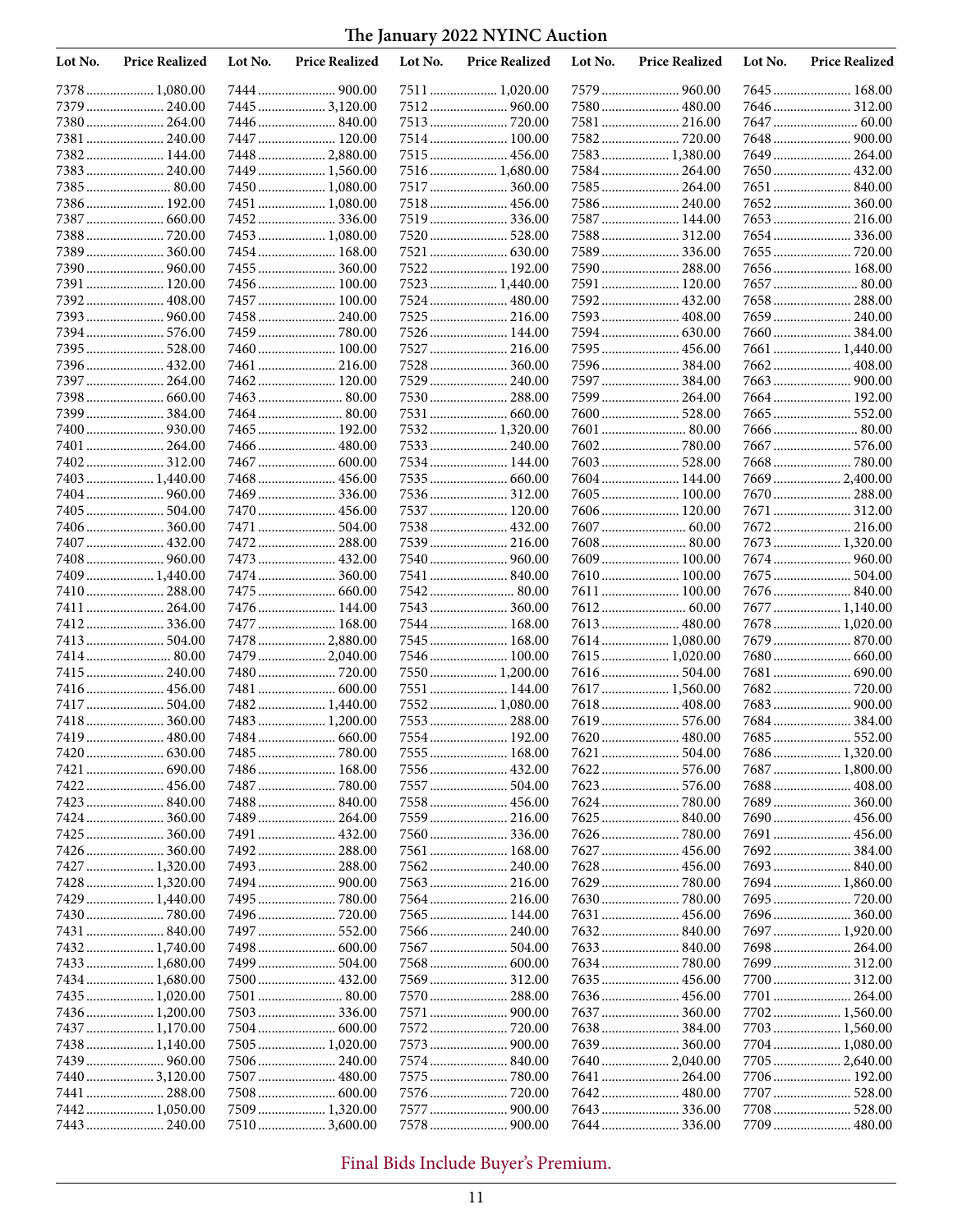| Lot No.      | <b>Price Realized</b>       | Lot No. | <b>Price Realized</b>          | Lot No. | <b>Price Realized</b>          | Lot No.              | <b>Price Realized</b>        | Lot No. | <b>Price Realized</b>        |
|--------------|-----------------------------|---------|--------------------------------|---------|--------------------------------|----------------------|------------------------------|---------|------------------------------|
|              |                             |         | 7775  1,020.00                 |         | 7841  960.00                   |                      | 7907  4,080.00               |         | 8031  456.00                 |
|              | 7711  480.00                |         | 7776  504.00                   |         | 7842 120.00                    |                      |                              |         | 8032 384.00                  |
| 7712.        |                             |         | 7777  312.00                   |         | 7843  144.00                   |                      | 7909  1,020.00               |         | 8033  2,040.00               |
|              | 7713 240.00                 |         | 7778  480.00                   |         | 7844  384.00                   |                      |                              |         |                              |
|              | 77142,160.00                |         | 7779  216.00                   |         | 7845  360.00                   |                      | 7911  600.00                 |         |                              |
| 7715         |                             |         | 7780 216.00                    |         |                                |                      | 7912 2,280.00                |         | 8036 1,320.00                |
|              |                             |         | 7781  216.00                   |         | 7847  600.00                   |                      | 7913  240.00                 |         | 8037  900.00                 |
|              | 7717  408.00                |         |                                |         | 7848  720.00                   |                      |                              |         |                              |
|              | 7718 264.00                 |         |                                |         |                                |                      | 7915  1,320.00               |         | 8039 144.00                  |
| 7719<br>7720 | 480.00                      |         | 7785  264.00                   |         | 7850  900.00<br>7851  1,560.00 |                      | 7916  384.00<br>7917  240.00 |         |                              |
| 7721         |                             |         | 7786 456.00                    |         |                                |                      | 7918  2,760.00               |         | 8043  1,200.00               |
|              | 7722 504.00                 |         | 7787  240.00                   |         | 7853  660.00                   |                      | 7919 1,560.00                |         |                              |
|              | 7723 312.00                 |         | 7788 552.00                    |         |                                |                      |                              |         | 8045  288.00                 |
|              |                             |         | 7789  264.00                   |         | 7855  480.00                   |                      | 7921  504.00                 |         | 8046  264.00                 |
|              | 7725  216.00                |         |                                |         | 7856  216.00                   |                      | 7922 168.00                  |         | 8047  4,920.00               |
|              | 7726336.00                  |         | 7791  1,200.00                 |         |                                |                      | 7923  144.00                 |         |                              |
|              | 7727  1,680.00              |         | 7792384.00                     |         | 7858  168.00                   |                      | 7924  456.00                 |         | 8049  312.00                 |
|              | 7728 100.00                 |         | 7793  240.00                   |         | 7859  216.00                   |                      | 7925  432.00                 |         |                              |
|              | 7729  1,560.00              |         | 7794336.00                     |         | 7860  960.00                   |                      | 7926  432.00                 |         | 8051  336.00                 |
|              | 7730 1,920.00               |         | 7795  480.00                   |         |                                |                      | 7927  336.00                 |         |                              |
|              | 7731 1,140.00               |         | 7796  552.00                   |         | 7862 1,320.00                  |                      | 7928  1,140.00               |         | 8053  336.00                 |
|              | 7732 1,020.00               |         | 7797  1,440.00                 |         | 7863  3,480.00                 |                      | 7929  576.00                 |         |                              |
|              |                             |         | 7798 168.00                    |         | 7864  1,800.00                 |                      | 7930 552.00                  |         | 8055  312.00                 |
|              | 7734 1,140.00               |         | 7799  408.00                   |         | 7865  1,020.00                 |                      | 7931  552.00                 |         | 8056 312.00                  |
|              | 7735  1,440.00              |         | 7801  216.00                   |         | 7866  900.00                   |                      |                              |         | 8057  168.00                 |
|              |                             |         | 7802 216.00                    |         | 7867  4,440.00                 |                      |                              |         | 8058 264.00                  |
|              |                             |         |                                |         | 7868  528.00                   | <b>Session</b> J     |                              |         | 8059  528.00                 |
| 7738         | 750.00                      |         | 7804 1,620.00                  |         | 7869  4,320.00                 |                      | <b>World Coins Part 3</b>    |         | 8060  552.00<br>8061  432.00 |
|              | 7739  384.00<br>7740384.00  |         |                                |         | 7870  312.00                   | <b>Internet Only</b> |                              |         |                              |
|              | 7741  312.00                |         | 7807  144.00                   |         | 7872  1,080.00                 |                      | StacksBowers.com             |         | 8063  312.00                 |
| 7742         | 288.00                      |         | 7808  720.00                   |         | 7873  1,080.00                 |                      | Thursday, January 20         |         | 8064 456.00                  |
|              | 7743  1,020.00              |         | 7809  384.00                   |         | 7874  240.00                   | 9:00 AM PT           |                              |         | 8065  2,040.00               |
|              | 7744 432.00                 |         | 7810 312.00                    |         | 7875  780.00                   | Lots 8001-8673       |                              |         | 8066  100.00                 |
| 7745         |                             |         | 7811  288.00                   |         |                                |                      |                              |         |                              |
|              |                             |         | 7812 216.00                    |         | 7877  456.00                   |                      |                              |         | 8068 336.00                  |
|              | 7747  168.00                |         | 7813 312.00                    |         | 7878  80.00                    |                      | 8002 504.00                  |         |                              |
|              | 7748  336.00                |         | 7814 288.00                    |         | 7879  264.00                   |                      |                              |         | 8070  456.00                 |
| 7749         | 100.00                      |         | 7815  720.00                   |         | 7880 120.00                    |                      |                              |         | 8071  528.00                 |
|              | 7750 408.00                 |         |                                |         | 7881  100.00                   |                      |                              |         | 8072 408.00                  |
|              | 7751  144.00                |         | 7817  1,320.00                 |         | 7882 168.00                    |                      |                              |         |                              |
|              | 7752 1,800.00               |         | 7818 1,320.00                  |         |                                |                      | 8007  192.00                 |         | 8074  312.00                 |
|              | 7753  360.00                |         | 7819  2,520.00                 |         |                                |                      | 8008  264.00                 |         |                              |
|              | 7754 144.00                 |         |                                |         | 7885  144.00                   |                      | 8009  1,560.00               |         |                              |
|              | 7755  1,260.00              |         | 7821  552.00                   |         | 7886  168.00                   |                      | 8010  2,280.00               |         | 8077 1,200.00                |
|              |                             |         |                                |         | 7887  100.00                   |                      |                              |         |                              |
|              | 7757  600.00<br>7758 384.00 |         |                                |         | 7888 504.00                    |                      | 8012 1,020.00                |         |                              |
|              | 7759  240.00                |         | 7824  1,860.00<br>7825  408.00 |         | 7890  408.00                   |                      | 8014 360.00                  |         |                              |
|              |                             |         | 7826  1,740.00                 |         |                                |                      |                              |         |                              |
|              | 7761  408.00                |         |                                |         | 7892 168.00                    |                      |                              |         | 8083  120.00                 |
|              |                             |         | 7828  600.00                   |         | 7893  168.00                   |                      |                              |         | 8084 192.00                  |
|              |                             |         | 7829  456.00                   |         | 7894  1,680.00                 |                      | 8019 120.00                  |         | 8085  168.00                 |
|              | 7764  288.00                |         |                                |         |                                |                      |                              |         |                              |
|              |                             |         |                                |         |                                |                      | 8021  528.00                 |         | 8087 192.00                  |
|              | 7766  408.00                |         |                                |         |                                |                      |                              |         |                              |
|              | 7767  240.00                |         |                                |         | 7899  3,120.00                 |                      | 8023  264.00                 |         |                              |
|              | 7768 264.00                 |         | 7834  1,320.00                 |         | 7900  1,140.00                 |                      | 8024  312.00                 |         |                              |
|              | 7769384.00                  |         |                                |         | 7901  1,080.00                 |                      | 8025  660.00                 |         |                              |
|              |                             |         | 7836  384.00                   |         |                                |                      | 8026  720.00                 |         |                              |
|              | 7771  456.00                |         | 7837  552.00                   |         | 7903  120.00                   |                      | 8027  336.00                 |         |                              |
|              | 7772 408.00                 |         |                                |         |                                |                      | 8028  456.00                 |         |                              |
|              |                             |         | 7839  840.00                   |         | 7905  456.00                   |                      | 8029  528.00                 |         |                              |
|              | 7774  288.00                |         | 7840 504.00                    |         | 7906  1,320.00                 |                      |                              |         | 8096384.00                   |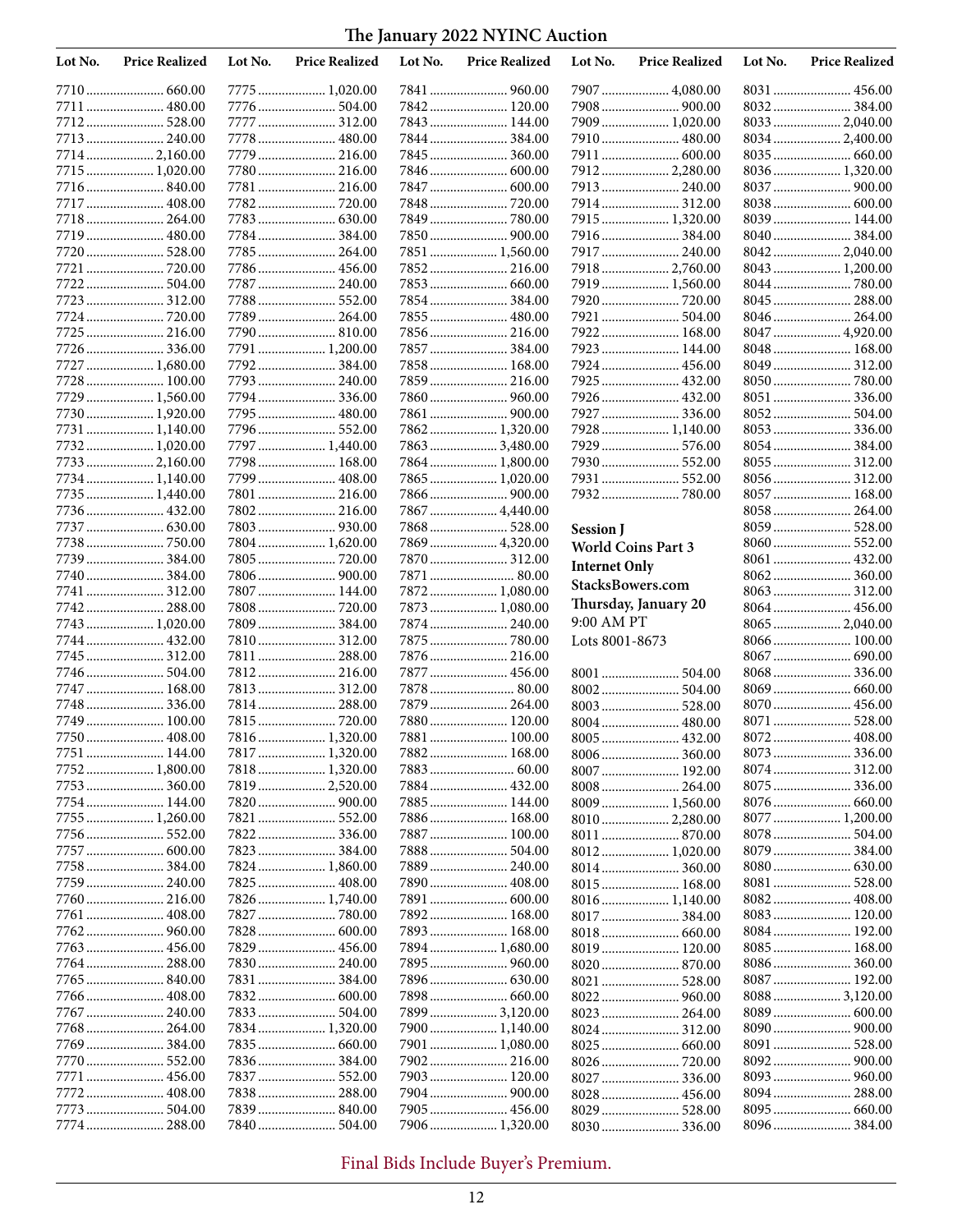| Lot No. | <b>Price Realized</b> | Lot No. | <b>Price Realized</b> | Lot No. | <b>Price Realized</b> | Lot No. | <b>Price Realized</b> | Lot No. | <b>Price Realized</b> |
|---------|-----------------------|---------|-----------------------|---------|-----------------------|---------|-----------------------|---------|-----------------------|
|         | 8097  288.00          |         |                       |         |                       |         |                       |         | 8360 240.00           |
|         | 8098  1,080.00        |         | 8163  1,440.00        |         | 8229  384.00          |         | 8295  840.00          |         | 8361  192.00          |
|         | 8099  1,020.00        |         | 8164  144.00          |         | 8230  360.00          |         | 8296  2,400.00        |         | 8362 168.00           |
|         |                       |         | 8165  240.00          |         |                       |         |                       |         | 8363 1,320.00         |
|         |                       |         | 8166  1,020.00        |         |                       |         | 8298 1,500.00         |         | 8364 144.00           |
|         | 8102 1,200.00         |         |                       |         |                       |         | 8299  1,200.00        |         | 8365  1,140.00        |
|         |                       |         | 8168  1,200.00        |         | 8234  720.00          |         | 8300  192.00          |         | 8366 120.00           |
|         | 8104 528.00           |         | 8169  100.00          |         | 8235  360.00          |         | 8301  1,140.00        |         | 8367  120.00          |
|         | 8105  432.00          |         | 8170  288.00          |         | 8236  336.00          |         |                       |         | 8368 528.00           |
|         | 81062,880.00          |         |                       |         |                       |         | 8303 144.00           |         | 8369  1,560.00        |
|         |                       |         |                       |         | 8238  264.00          |         | 8304 288.00           |         | 8370 528.00           |
|         |                       |         | 8173  840.00          |         |                       |         |                       |         | 8371  1,080.00        |
|         | 8109384.00            |         | 8174  1,200.00        |         |                       |         | 8306  4,080.00        |         |                       |
| 8110    |                       |         | 8175  240.00          |         | 8241  360.00          |         | 8307  288.00          |         | 8373  168.00          |
| 8111    |                       |         | 8176  1,740.00        |         |                       |         | 8308 144.00           |         |                       |
| 8112    |                       |         | 8177  1,740.00        |         | 8243  408.00          |         | 8309 240.00           |         | 8375 216.00           |
|         | 8113 432.00           |         | 8178  240.00          |         |                       |         | 8310  240.00          |         | 8376 240.00           |
|         |                       |         |                       |         |                       |         | 8311  192.00          |         | 8377  168.00          |
|         | 8115  336.00          |         | 8180 144.00           |         |                       |         | 8312 264.00           |         | 8378 100.00           |
|         | 8116 360.00           |         | 8181  240.00          |         |                       |         |                       |         |                       |
|         |                       |         | 8182 1,680.00         |         | 8248  480.00          |         |                       |         |                       |
|         |                       |         |                       |         |                       |         |                       |         |                       |
|         |                       |         | 8183 192.00           |         | 8249  528.00          |         | 8315 840.00           |         |                       |
|         | 8119 504.00           |         | 8184  216.00          |         | 8250  456.00          |         |                       |         | 8383 384.00           |
|         | 8120 1,020.00         |         | 8185 192.00           |         | 8251  504.00          |         | 8317  600.00          |         | 8384 552.00           |
|         |                       |         |                       |         |                       |         | 8318  1,080.00        |         |                       |
|         | 8122 1,560.00         |         | 8187  120.00          |         | 8253  168.00          |         |                       |         | 8386 504.00           |
|         | 8123  288.00          |         | 8188 144.00           |         |                       |         | 8320  900.00          |         | 8387  384.00          |
|         | 8124 528.00           |         | 8189  1,200.00        |         | 8255  144.00          |         |                       |         | 8388 360.00           |
|         | 8125  432.00          |         | 8190  216.00          |         | 8256  216.00          |         | 8322  168.00          |         |                       |
|         |                       |         | 8191  1,020.00        |         | 8257  432.00          |         | 8323  660.00          |         |                       |
|         | 8127  216.00          |         |                       |         |                       |         | 8324  504.00          |         | 8391  384.00          |
|         | 8128 216.00           |         | 8193  264.00          |         | 8259  264.00          |         |                       |         |                       |
|         | 8129 192.00           |         | 8194  264.00          |         |                       |         | 8326  720.00          |         | 8393 456.00           |
|         | 8130 1,140.00         |         | 8195  360.00          |         |                       |         |                       |         | 8394  264.00          |
|         | 8131 192.00           |         |                       |         |                       |         |                       |         | 8395 264.00           |
|         | 8132 1,680.00         |         |                       |         |                       |         |                       |         | 8396  432.00          |
|         | 8133 1,080.00         |         | 8198  1,440.00        |         |                       |         |                       |         | 8397  192.00          |
|         |                       |         | 8199  1,560.00        |         |                       |         | 8331  264.00          |         | 8398 100.00           |
|         | 8135 1,560.00         |         |                       |         | 8266  288.00          |         | 8332 168.00           |         | 8399 100.00           |
|         | 8136 1,020.00         |         |                       |         |                       |         | 8333  480.00          |         |                       |
|         | 8137  780.00          |         | 8203  216.00          |         |                       |         |                       |         |                       |
|         | 8138 168.00           |         | 8204  360.00          |         | 8269  528.00          |         | 8335  384.00          |         | 8402 312.00           |
|         | 8139 1,140.00         |         |                       |         | 8270  1,440.00        |         |                       | 8403    | 336.00                |
|         |                       |         | 8206  120.00          |         | 8271  432.00          |         | 8337  480.00          |         |                       |
|         | 8141  960.00          |         | 8207  600.00          |         |                       |         | 8338 456.00           |         |                       |
|         |                       |         | 8208  432.00          |         |                       |         |                       |         |                       |
|         |                       |         | 8209  456.00          |         |                       |         | 8340  336.00          |         |                       |
|         |                       |         | 8210  2,040.00        |         | 8275  264.00          |         |                       |         | 8408 192.00           |
|         | 8145  1,020.00        |         |                       |         |                       |         |                       |         | 8409 240.00           |
|         |                       |         |                       |         |                       |         |                       |         | 8410 192.00           |
|         | 8147  600.00          |         |                       |         |                       |         |                       |         |                       |
|         | 8148 168.00           |         |                       |         |                       |         |                       |         |                       |
|         |                       |         |                       |         |                       |         |                       |         |                       |
|         | 8150 144.00           |         | 8216  408.00          |         |                       |         |                       |         |                       |
|         | 8151  168.00          |         |                       |         |                       |         | 8349  288.00          |         |                       |
|         | 8152 120.00           |         | 8218  780.00          |         |                       |         | 8350 1,440.00         |         | 8416 216.00           |
|         | 8153 264.00           |         |                       |         | 8284  168.00          |         |                       |         |                       |
|         | 8154  432.00          |         |                       |         |                       |         |                       |         |                       |
|         |                       |         |                       |         |                       |         |                       |         |                       |
|         |                       |         |                       |         |                       |         |                       |         | 8420  528.00          |
|         |                       |         |                       |         | 8289  1,080.00        |         |                       |         |                       |
|         | 8158 2,880.00         |         |                       |         | 8290  144.00          |         | 8356 216.00           |         | 8422 432.00           |
|         | 8159  384.00          |         |                       |         |                       |         | 8357  480.00          |         |                       |
|         | 8160 1,080.00         |         | 8226  288.00          |         | 8292  312.00          |         | 8358 144.00           |         |                       |
|         | 8161  1,080.00        |         |                       |         |                       |         |                       |         |                       |
|         |                       |         |                       |         |                       |         |                       |         |                       |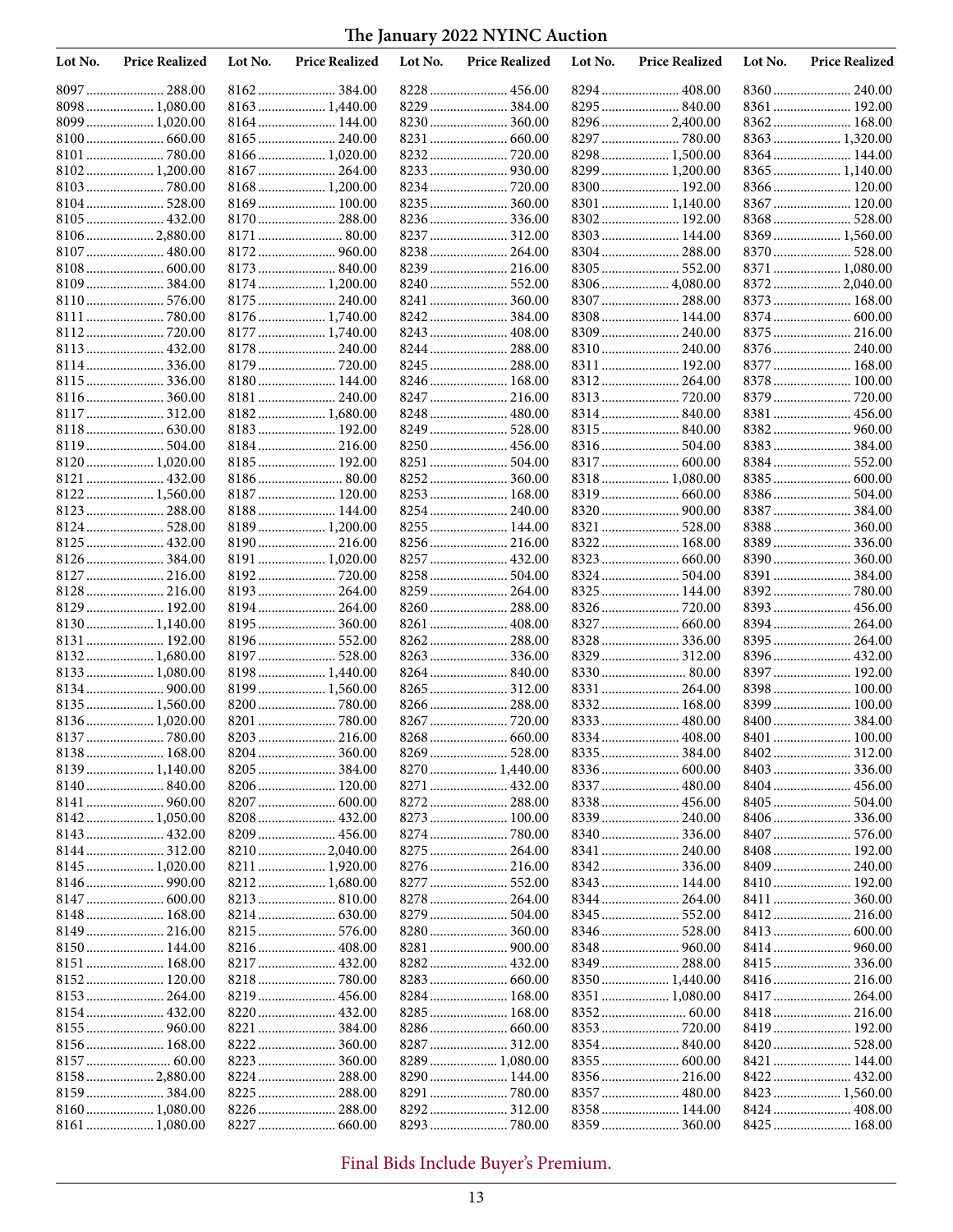| Lot No. | <b>Price Realized</b>          | Lot No. | <b>Price Realized</b>        | Lot No. | <b>Price Realized</b>        | Lot No.              | <b>Price Realized</b>            | Lot No. | <b>Price Realized</b>             |
|---------|--------------------------------|---------|------------------------------|---------|------------------------------|----------------------|----------------------------------|---------|-----------------------------------|
|         | 8426 144.00                    |         | 8497  120.00                 |         |                              |                      | 8632 408.00                      |         |                                   |
|         | 8427  288.00                   |         | 8498 80.00                   |         | 8566  100.00                 |                      |                                  |         | 200188,400.00                     |
|         | 8428 144.00                    |         | 8499  264.00                 |         | 8567  336.00                 |                      | 8634  408.00                     |         | 20019  384.00                     |
|         | 8429  144.00                   |         | 8500  264.00                 |         | 8568  120.00                 |                      |                                  |         | 20020  1,560.00                   |
|         | 8430 168.00                    |         | 8501  264.00                 |         |                              |                      |                                  |         | 20021  504.00                     |
|         | 8432 528.00                    |         |                              |         | 8570  144.00                 |                      | 8637  264.00                     |         |                                   |
|         |                                |         | 8503  120.00                 |         |                              |                      | 8638  288.00                     |         |                                   |
|         | 8434384.00                     |         | $8504$ 1,080.00              |         | 8572  168.00                 |                      | 8639  432.00                     |         | 20024  780.00                     |
|         | 8435 240.00                    |         | 8505  120.00                 |         |                              |                      |                                  |         | 20025 660.00                      |
|         | 8436 120.00                    |         | 8506  100.00                 |         | 8574  192.00                 |                      |                                  |         | 20026 1,020.00                    |
|         | 8437  312.00                   |         |                              |         | 8575  192.00                 |                      |                                  |         | 20027  1,680.00                   |
|         | 8438 240.00<br>8439 80.00      |         | 8509  216.00<br>8510 216.00  |         | 8576  120.00<br>8577  660.00 |                      | 8643  480.00<br>8644  750.00     |         | 20028 504.00<br>20029  504.00     |
|         | 8440 120.00                    |         | 8511  144.00                 |         | 8578  192.00                 |                      |                                  |         |                                   |
| 8442    |                                |         | 8512 552.00                  |         | 8579  432.00                 |                      |                                  |         | 20031  408.00                     |
|         | 8443  168.00                   |         | 8513  168.00                 |         | 8580  528.00                 |                      | 8647  432.00                     |         |                                   |
|         | 8444 312.00                    |         | 8514  120.00                 |         | 8581  1,560.00               |                      | 8648  288.00                     |         |                                   |
|         | 8445  1,680.00                 |         | 8516  144.00                 |         |                              |                      | 8649  528.00                     |         | 20034  780.00                     |
|         | 8446  384.00                   |         |                              |         | 8583  4,320.00               |                      |                                  |         |                                   |
|         | 8447  408.00                   |         | 8518 264.00                  |         | 8584  780.00                 |                      | 8651  504.00                     |         | 20036 1,080.00                    |
|         | 8448 360.00                    |         | 8519  432.00                 |         | 8585  432.00                 |                      |                                  |         |                                   |
|         | 8449  408.00                   |         | 8520  192.00                 |         |                              |                      | 8653  168.00                     |         | 20038 408.00                      |
|         | 8450 360.00                    |         | 8521  80.00                  |         | 8587  900.00                 |                      | 8654  216.00                     |         | 20040  1,020.00                   |
|         | 8451  384.00                   |         | 8522  336.00                 |         | 8588  480.00                 |                      |                                  |         | 20041  1,320.00                   |
|         |                                |         | 8523  504.00                 |         | 8589  1,260.00               |                      |                                  |         |                                   |
|         |                                |         | 8524  384.00                 |         |                              |                      | 8657  312.00                     |         | 20044  1,440.00                   |
|         | 8454 288.00                    |         | 8525  144.00                 |         | 8591  312.00                 |                      | 8658  360.00                     |         | 20045  36,000.00                  |
|         | 8455  216.00                   |         | 8526  80.00                  |         | 8592  192.00                 |                      |                                  |         | 20046  13,200.00                  |
|         | 8456  240.00                   |         | 8527  144.00                 |         | 8593  2,040.00               |                      | 8660  480.00                     |         | 20047  1,920.00                   |
|         | 8457  80.00                    |         | 8528  144.00                 |         | 8595  288.00                 |                      | 8661  504.00                     |         |                                   |
|         | 8459 168.00                    |         | 8529  312.00                 |         | 8596  288.00                 |                      |                                  |         |                                   |
|         | 8460 144.00                    |         | 8530  336.00                 |         | 8597  960.00                 |                      |                                  |         | 20050 630.00                      |
|         | 8461  144.00                   |         | 8531  240.00                 |         | 8598  336.00                 |                      |                                  |         | 20051  552.00                     |
| 8462    |                                |         | 8532 360.00                  |         | 8599  576.00                 |                      | 8666  360.00                     |         | 20052 1,800.00                    |
|         | 8463  216.00<br>8465  1,020.00 |         | 8533  504.00                 |         | 8602 1,680.00                |                      | 8667  552.00<br>8668  2,160.00   |         | 20053 1,440.00                    |
|         | 8466  168.00                   |         | 8534  360.00<br>8535  336.00 |         | 8603  1,740.00               |                      |                                  |         | 200548,400.00<br>20055  22,200.00 |
|         | 8467  144.00                   |         |                              |         | 8604  168.00                 |                      | 8670  960.00                     |         |                                   |
|         | 8468 144.00                    |         | 8537  80.00                  |         | 8605  168.00                 |                      |                                  |         |                                   |
|         | 8469 168.00                    |         | 8538 432.00                  |         | 8606  192.00                 |                      |                                  |         |                                   |
|         | 8470  720.00                   |         | 8539  100.00                 |         | 8607  192.00                 |                      | 8673  1,200.00                   |         | 20059  13,200.00                  |
|         | 8471  240.00                   |         |                              |         | 8608  264.00                 |                      |                                  |         | 20060 3,360.00                    |
|         |                                |         |                              |         |                              | <b>Session B</b>     |                                  |         |                                   |
|         | 8473  100.00                   |         | 8542 80.00                   |         |                              |                      | World Paper Money                |         |                                   |
|         | 8474 100.00                    |         | 8543  120.00                 |         | 8611  144.00                 |                      | Saturday, January 15             |         | 20063 528.00                      |
|         | 8475  312.00                   |         | 8544  264.00                 |         |                              |                      |                                  |         | 200643,960.00                     |
|         | 8476 100.00                    |         | 8545  120.00                 |         |                              | <b>Barclay Salon</b> |                                  |         | 20065  3,840.00                   |
|         | 8477  780.00                   |         |                              |         |                              | 9:30 AM ET           |                                  |         | 20066  4,800.00                   |
|         | 8479 120.00                    |         | 8548  216.00                 |         | 8615  144.00                 | Lots 20001-20499     |                                  |         | 20067  1,800.00                   |
|         | 8480 80.00                     |         | 8549  144.00                 |         |                              |                      |                                  |         | 20068 1,320.00                    |
|         | 8481 100.00                    |         | 8550  144.00                 |         | 8617  504.00                 |                      |                                  |         | 20069  660.00                     |
|         | 8482 100.00                    |         | 8551  144.00                 |         |                              |                      |                                  |         | 20070  1,080.00                   |
|         |                                |         | 8552  168.00                 |         | 8619  1,080.00               |                      |                                  |         | 20071  2,280.00                   |
|         | 8484  288.00                   |         | 8553  192.00                 |         |                              |                      |                                  |         |                                   |
|         |                                |         | 8554  192.00                 |         |                              |                      | 20005  288.00<br>20007  1,440.00 |         | 20073  960.00                     |
|         | 8486 100.00<br>8487  144.00    |         |                              |         | 8622  264.00                 |                      | 20008  660.00                    |         | 20074 1,140.00<br>20077  456.00   |
|         | 8488 216.00                    |         | 8557  240.00                 |         | 8624  4,320.00               |                      | 20009  504.00                    |         | 20078 4,320.00                    |
|         | 8489 100.00                    |         | 8558  1,920.00               |         |                              |                      |                                  |         | 20080  2,160.00                   |
|         |                                |         | 8559  192.00                 |         |                              |                      | 20011  840.00                    |         | 20081  480.00                     |
|         |                                |         | 8560  192.00                 |         |                              |                      |                                  |         | 20083  3,840.00                   |
|         | 8493  264.00                   |         | 8561  504.00                 |         | 8628  4,320.00               |                      |                                  |         | 20084 1,920.00                    |
|         | 8494 216.00                    |         |                              |         |                              |                      |                                  |         | 20085  600.00                     |
|         | 8495  120.00                   |         | 8563  960.00                 |         |                              |                      |                                  |         |                                   |
|         | 8496 100.00                    |         | 8564  900.00                 |         |                              |                      |                                  |         | 20087  1,920.00                   |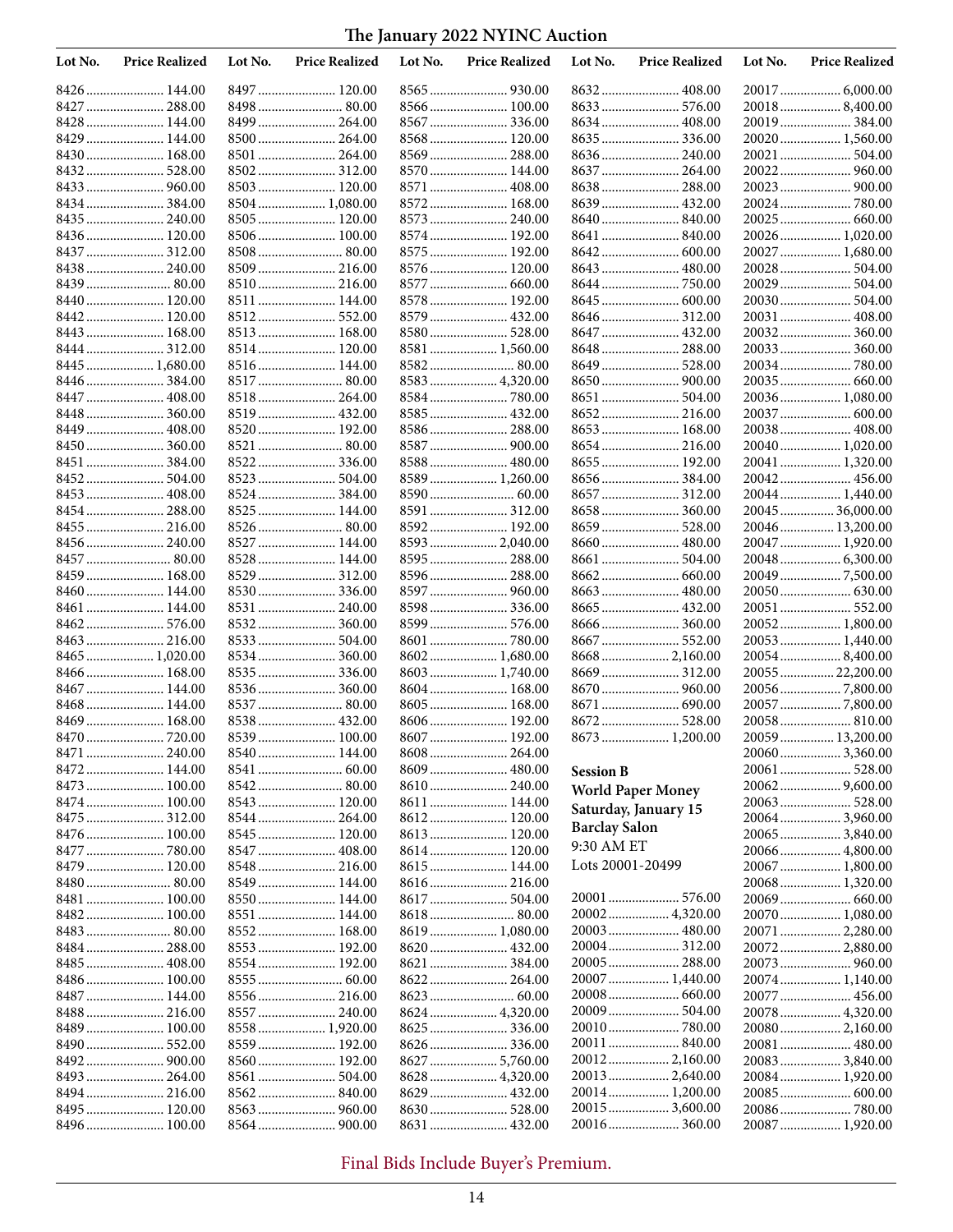| Lot No. | <b>Price Realized</b>           | Lot No. | <b>Price Realized</b>            | Lot No. | <b>Price Realized</b>             | Lot No. | <b>Price Realized</b>             | Lot No. | <b>Price Realized</b>              |
|---------|---------------------------------|---------|----------------------------------|---------|-----------------------------------|---------|-----------------------------------|---------|------------------------------------|
|         | 200883,360.00                   |         | 20159 360.00                     |         |                                   |         | 20301  960.00                     |         | 20385 552.00                       |
|         | 20093  6,000.00                 |         | 20160 2,400.00                   |         |                                   |         | 20303 3,840.00                    |         | 20386 840.00                       |
|         |                                 |         | 20161 3,120.00                   |         |                                   |         |                                   |         | 20387  2,040.00                    |
|         | 20095  1,260.00                 |         | 20162 1,080.00                   |         | 20236 1,440.00                    |         |                                   |         | 20388 504.00                       |
|         | 200962,040.00                   |         | 20163 480.00                     |         | 20237  336.00                     |         |                                   |         | 20389  504.00                      |
|         | 20097  1,260.00                 |         | 20164384.00                      |         | 20238 1,320.00                    |         | 20307  810.00                     |         |                                    |
|         | 2009826,400.00                  |         |                                  |         |                                   |         | 20308 3,120.00                    |         | 20391  12,000.00                   |
|         | 20099 1,320.00                  |         | 20166 1,800.00<br>20170 1,560.00 |         | 202408,400.00<br>20241  3,600.00  |         |                                   |         | 20392 14,400.00<br>20393 1,980.00  |
|         | 20101  1,800.00                 |         | 20171 3,600.00                   |         | 202428,400.00                     |         | 20311  1,560.00                   |         |                                    |
|         | 20102 12,000.00                 |         | 20174 4,800.00                   |         | 20243  6,000.00                   |         |                                   |         | 20395  1,560.00                    |
|         | 20103 1,440.00                  |         | 20176 4,800.00                   |         | 20244  10,200.00                  |         |                                   |         | 20396  1,020.00                    |
|         | 20104 4,560.00                  |         |                                  |         | 20245 11,400.00                   |         | 20314 1,800.00                    |         | 20397  3,600.00                    |
|         | 20105  4,320.00                 |         |                                  |         | 20246  432.00                     |         | 20315 1,080.00                    |         |                                    |
|         | 20106 1,200.00                  |         | 20179 360.00                     |         | 20247  1,440.00                   |         |                                   |         | 20399  1,320.00                    |
|         | 20107  3,120.00                 |         | 20180 1,560.00                   |         |                                   |         |                                   |         | 20400  1,020.00                    |
|         | 20108 1,920.00                  |         |                                  |         | 20249  1,050.00                   |         | 20318 840.00                      |         | 20401  3,120.00                    |
|         | 20109  1,800.00                 |         | 20183 1,560.00                   |         | 20250 1,170.00                    |         | 20319  360.00                     |         |                                    |
|         | 20110 1,200.00                  |         | 20184 2,160.00                   |         | 20251  960.00                     |         | 20320 384.00                      |         |                                    |
|         | 20111  1,170.00                 |         | 20185 1,200.00                   |         | 20252 1,680.00                    |         | 20321  12,000.00                  |         | 20404  3,360.00                    |
|         | 20112 2,160.00                  |         | 20186 1,920.00                   |         |                                   |         | 20322 3,600.00                    |         |                                    |
|         | 20113 3,840.00                  |         | 20187 1,320.00                   |         |                                   |         | 20323  16,800.00                  |         | 20406  1,980.00                    |
|         | 20114 1,440.00                  |         | 20188 3,120.00                   |         | 20255  2,880.00                   |         | 20324  432.00                     |         | 20407  6,600.00                    |
|         | 20115 2,880.00                  |         | 20189 2,880.00<br>20190 3,600.00 |         | 20256 504.00<br>20257  900.00     |         | 20325  3,600.00                   |         | 20408 3,360.00<br>20409  11,100.00 |
|         | 20116 1,170.00<br>20117  552.00 |         | 20191 1,800.00                   |         |                                   |         | 20326 1,200.00<br>20327  288.00   |         | 20410  18,000.00                   |
|         | 20118 840.00                    |         |                                  |         | 20259  5,760.00                   |         | 20328 408.00                      |         | 20411  43,200.00                   |
|         | 20119  3,600.00                 |         | 20193 5,520.00                   |         | 20260 2,280.00                    |         | 20329  2,040.00                   |         | 20412 1,920.00                     |
|         | 20120 1,020.00                  |         |                                  |         |                                   |         | 2033028,800.00                    |         |                                    |
|         | 20121  9,600.00                 |         |                                  |         | 20264 2,160.00                    |         | 20331  3,120.00                   |         | 20416  26,400.00                   |
|         | 20122 1,200.00                  |         | 20197 1,920.00                   |         |                                   |         | 20332 456.00                      |         | 20417  1,080.00                    |
|         | 20123  1,320.00                 |         | 20198 2,160.00                   |         | 20266  576.00                     |         | 20333 1,560.00                    |         | 20418 1,320.00                     |
|         | 20124 3,120.00                  |         | 20199 1,020.00                   |         | 20267  2,040.00                   |         | 20347  6,000.00                   |         |                                    |
|         | 20126 1,320.00                  |         | 20201  840.00                    |         | 20268 1,020.00                    |         |                                   |         | 20420  1,080.00                    |
|         | 20127  1,620.00                 |         | 20202 660.00                     |         | 20269  1,440.00                   |         | 20349  360.00                     |         | 20421  9,600.00                    |
|         | 20128 552.00                    |         | 20203 1,920.00                   |         |                                   |         | 20350 13,200.00                   |         |                                    |
|         | 20129  31,200.00                |         | 20204 1,080.00                   |         | 20271  576.00                     |         | 20351  3,600.00                   |         | 20423  1,380.00                    |
|         | 20130 1,020.00                  |         | 20205 1,080.00                   |         |                                   |         | 20352 1,080.00                    |         |                                    |
|         |                                 |         | 20206 4,320.00                   |         | 20273  6,600.00<br>20274 1,500.00 |         | 20353 1,140.00<br>20354  7,200.00 |         | 20425  600.00<br>20428 1,620.00    |
|         | 20133 1,800.00                  |         | 20207  552.00<br>20208 840.00    |         |                                   |         | 20355  840.00                     |         |                                    |
|         | 2013424,000.00                  |         |                                  |         | 20276  2,880.00                   |         |                                   |         |                                    |
|         | 20135  432.00                   |         |                                  |         | 20277  3,840.00                   |         |                                   |         |                                    |
|         | 20136 4,560.00                  |         | 20211 1,140.00                   |         | 20278 1,560.00                    |         |                                   |         | 20432 1,440.00                     |
|         | 20137  1,800.00                 |         | 20212 2,880.00                   |         |                                   |         |                                   |         |                                    |
|         | 20138 1,500.00                  |         | 20213 1,200.00                   |         |                                   |         |                                   |         |                                    |
|         | 201398,400.00                   |         | 20214 840.00                     |         | 20281  1,200.00                   |         |                                   |         | 20435  840.00                      |
|         | 20140 10,200.00                 |         | 202152,400.00                    |         |                                   |         |                                   |         | 20436 1,080.00                     |
|         | 20141  20,400.00                |         |                                  |         | 20283 840.00                      |         |                                   |         | 20437  1,080.00                    |
|         |                                 |         | 20217 960.00                     |         |                                   |         | 20367  2,880.00                   |         | 20438 1,440.00                     |
|         | 20143  4,320.00                 |         |                                  |         |                                   |         | 20369  1,080.00                   |         | 20439  2,880.00                    |
|         | 20144  14,400.00                |         |                                  |         | 20286 1,500.00                    |         | 20370  2,880.00                   |         | 20440 504.00                       |
|         |                                 |         | 20220 1,140.00                   |         | 20287  1,110.00                   |         | 20371  408.00                     |         |                                    |
|         | 20147  4,800.00                 |         | 20221  1,020.00<br>20222 690.00  |         | 20288 1,320.00<br>20289  1,440.00 |         | 20372 1,800.00<br>20373  2,640.00 |         | 20443  1,080.00                    |
|         | 20148 2,220.00                  |         | 20223 1,680.00                   |         |                                   |         | 20374 2,040.00                    |         | 20444  3,600.00                    |
|         | 20149  2,340.00                 |         |                                  |         | 20291  2,280.00                   |         | 20375  2,640.00                   |         | 20445  15,600.00                   |
|         | 201503,000.00                   |         | 20225 1,320.00                   |         |                                   |         |                                   |         | 20446  3,840.00                    |
|         | 20151  3,360.00                 |         | 20226 1,680.00                   |         |                                   |         | 20377  1,380.00                   |         | 20447  360.00                      |
|         | 201523,960.00                   |         |                                  |         |                                   |         | 20378 432.00                      |         | 20448  1,200.00                    |
|         | 20154 1,020.00                  |         | 20228 5,520.00                   |         |                                   |         | 20379  960.00                     |         |                                    |
|         |                                 |         | 20229  2,160.00                  |         | 20297  4,320.00                   |         | 20380 4,920.00                    |         | 20450 1,560.00                     |
|         | 20156 1,440.00                  |         |                                  |         | 202983,120.00                     |         | 20382 1,440.00                    |         | 20451  504.00                      |
|         |                                 |         | 20231  31,200.00                 |         |                                   |         | 20383 1,440.00                    |         |                                    |
|         |                                 |         | 20232 576.00                     |         |                                   |         | 20384 480.00                      |         | 20453  2,040.00                    |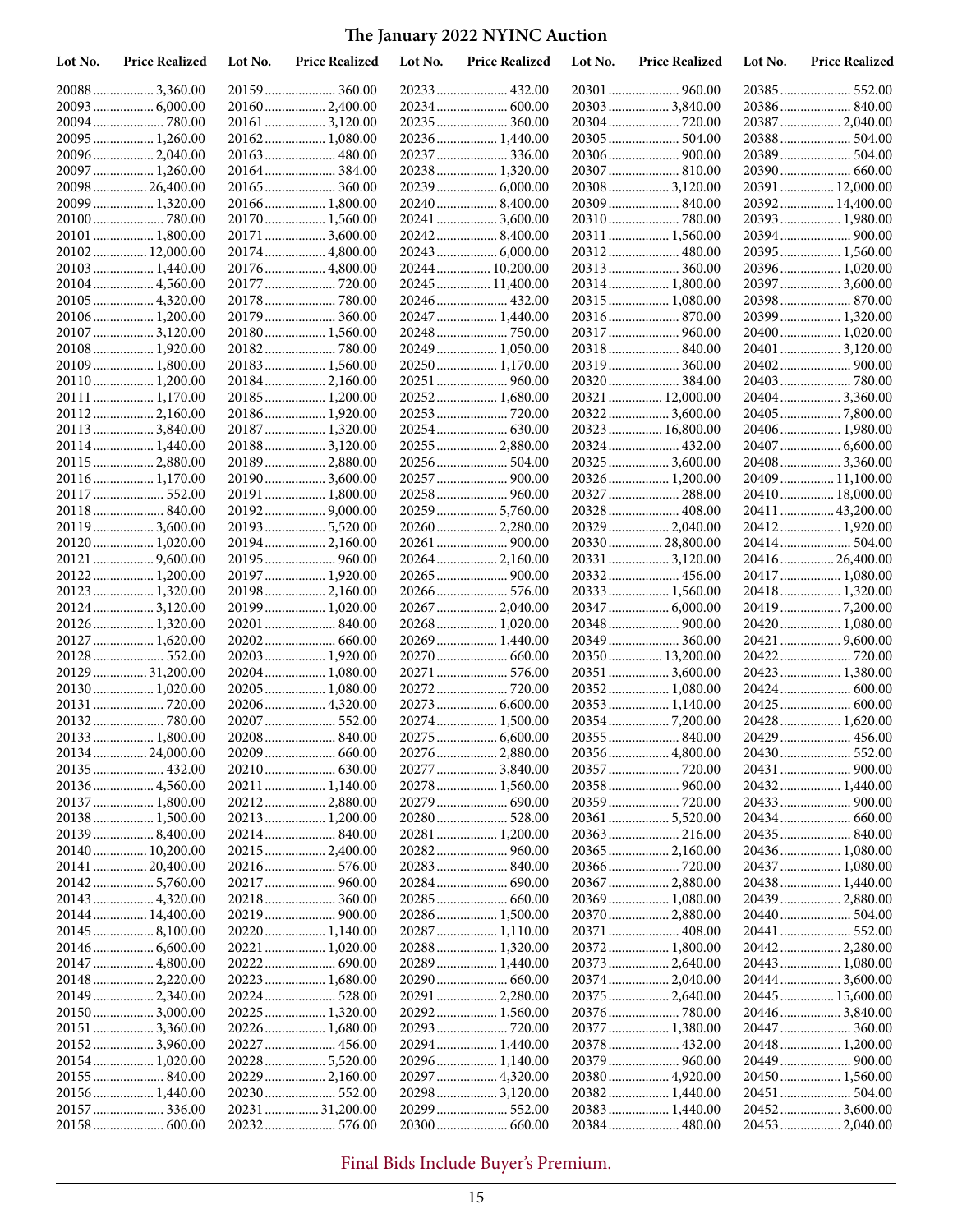| Lot No.              | <b>Price Realized</b>             | Lot No. | <b>Price Realized</b>        | Lot No. | <b>Price Realized</b>         | Lot No. | <b>Price Realized</b>          | Lot No. | <b>Price Realized</b>             |
|----------------------|-----------------------------------|---------|------------------------------|---------|-------------------------------|---------|--------------------------------|---------|-----------------------------------|
|                      |                                   |         | 21018 100.00                 |         |                               |         | 21167  168.00                  |         |                                   |
|                      | 20455  3,840.00                   |         | 21019 120.00                 |         | 21095 120.00                  |         | 21168 144.00                   |         | 21235  100.00                     |
|                      | 20456 600.00                      |         | 21020 144.00                 |         | 21096336.00                   |         | 21169 100.00                   |         | 21236 504.00                      |
|                      |                                   |         | 21021 100.00                 |         | 21097  100.00                 |         | 21170  192.00                  |         | 21237  552.00                     |
|                      | 20458 4,320.00                    |         | 21022 168.00                 |         | 21098 40.00                   |         | 21171  80.00                   |         | 21238 690.00                      |
|                      | 20459  10,200.00                  |         | 21024 144.00                 |         |                               |         | 21172 168.00                   |         | 21239  456.00                     |
|                      |                                   |         | 21025 120.00                 |         | 21100 80.00                   |         | 21173  168.00                  |         | 21240  240.00                     |
|                      | 20462 810.00                      |         | 21026 216.00                 |         | 21101  456.00                 |         | 21174  192.00                  |         | 21241  216.00                     |
|                      | 20463  6,600.00                   |         | 21027 192.00                 |         |                               |         | 21175  720.00                  |         | 21242 168.00                      |
|                      | 20464 2,640.00                    |         | 21028 216.00                 |         |                               |         | 21176  216.00                  |         | 21243  240.00                     |
|                      | 20465  1,560.00<br>20466 1,200.00 |         | 21029 120.00<br>21030 120.00 |         | 21104 360.00<br>21105 144.00  |         | 21177  480.00<br>21178  168.00 |         |                                   |
|                      | 20467  6,000.00                   |         | 21031  192.00                |         |                               |         | 21179  240.00                  |         | 21245  528.00<br>21246 336.00     |
|                      |                                   |         | 21032 120.00                 |         | 21107  120.00                 |         | 21180 216.00                   |         | 21247  144.00                     |
|                      | 20469  1,320.00                   |         | 21033 264.00                 |         | 21108 288.00                  |         | 21181  192.00                  |         | 21248 100.00                      |
|                      | 20470  2,640.00                   |         | 21034 408.00                 |         | 21109  408.00                 |         | 21182 1,560.00                 |         | 21249  264.00                     |
|                      | 20471  6,000.00                   |         | 21035336.00                  |         | 21110 384.00                  |         |                                |         | 21250 240.00                      |
|                      |                                   |         | 21036 432.00                 |         | 21111  240.00                 |         | 21184 192.00                   |         | 21251  360.00                     |
|                      | 20473  720.00                     |         |                              |         |                               |         |                                |         | 21252 408.00                      |
|                      | 20474 1,140.00                    |         | 21038 312.00                 |         | 21113 168.00                  |         | 21186 240.00                   |         | 21253  192.00                     |
|                      | 20475  1,080.00                   |         | 21039336.00                  |         | 21114 312.00                  |         | 21187  216.00                  |         | 21254  240.00                     |
|                      | 20476 456.00                      |         | 21040 240.00                 |         |                               |         | 21188 100.00                   |         | 21255  264.00                     |
|                      | 20479  2,160.00                   |         | 21042 432.00                 |         |                               |         | 21189 120.00                   |         | 21256 144.00                      |
|                      | 20481  2,160.00                   |         | 21043 264.00                 |         | 21117  360.00                 |         | 21190 120.00                   |         | 21257  168.00                     |
|                      | 20483  2,400.00                   |         | 21044336.00                  |         | 21118 144.00                  |         | 21191  168.00                  |         |                                   |
|                      | 20485  2,160.00                   |         | 21045 168.00                 |         |                               |         | 21192 120.00                   |         |                                   |
|                      |                                   |         |                              |         | 21120 216.00                  |         |                                |         | 21261  144.00                     |
|                      | 20487  960.00                     |         | 21047  100.00                |         | 21121  408.00                 |         | 21195  504.00                  |         |                                   |
|                      |                                   |         | 21048780.00<br>21050 168.00  |         | 21122 100.00<br>21123  264.00 |         | 21196 216.00<br>21197  240.00  |         | 21263  5,040.00<br>21264 4,800.00 |
|                      | 20490 1,680.00                    |         |                              |         | 21124  216.00                 |         | 21198 192.00                   |         | 21265  1,680.00                   |
|                      | 20491  504.00                     |         | 21052 192.00                 |         | 21125 100.00                  |         | 21199  288.00                  |         | 21266 528.00                      |
|                      | 20492 600.00                      |         | 21053 120.00                 |         |                               |         | 21200  336.00                  |         | 21267  1,020.00                   |
|                      | 20493  660.00                     |         | 21056 168.00                 |         | 21127  120.00                 |         | 21201  360.00                  |         | 21268 504.00                      |
|                      | 20494 1,140.00                    |         |                              |         | 21128 312.00                  |         | 21202 408.00                   |         |                                   |
|                      | 20495  504.00                     |         |                              |         | 21129  312.00                 |         |                                |         | 21270 100.00                      |
|                      |                                   |         | 21063 264.00                 |         | 21130 408.00                  |         |                                |         | 21271  192.00                     |
|                      | 20497  408.00                     |         | 21064 360.00                 |         | 21131  100.00                 |         | 21205  336.00                  |         | 21272 120.00                      |
|                      | 20498 504.00                      |         |                              |         | 21133 120.00                  |         | 21207  120.00                  |         |                                   |
|                      | 20499  1,440.00                   |         | 21066 120.00                 |         | 21134 384.00                  |         | 21208 120.00                   |         | 21274  192.00                     |
|                      |                                   |         |                              |         |                               |         | 21209  288.00                  |         |                                   |
| <b>Session I</b>     |                                   |         |                              |         |                               |         |                                |         |                                   |
|                      | <b>World Paper Money</b>          |         |                              |         | 21137 192.00                  |         | 21211  192.00                  |         |                                   |
| Part 1               |                                   |         | 21070 144.00                 |         |                               |         | 21212 528.00                   |         | 21278  240.00                     |
| <b>Internet Only</b> |                                   |         | 21072 264.00                 |         |                               |         |                                |         | 21280 1,320.00<br>21281  840.00   |
| StacksBowers.com     |                                   |         | 21073 360.00                 |         |                               |         |                                |         |                                   |
|                      | Wednesday, January 19             |         |                              |         |                               |         |                                |         | 21284 100.00                      |
| 9:00 AM PT           |                                   |         | 21076 80.00                  |         | 21144  264.00                 |         | 21217  168.00                  |         | 21286 144.00                      |
| Lots 21001-21684     |                                   |         | 21077  80.00                 |         | 21145  216.00                 |         |                                |         | 21287  120.00                     |
|                      |                                   |         | 21079 216.00                 |         |                               |         | 21219  144.00                  |         | 21288 100.00                      |
|                      | 21001  144.00                     |         | 21080 144.00                 |         | 21148 264.00                  |         | 21220  216.00                  |         | 21289  40.00                      |
|                      |                                   |         | 21081 576.00                 |         |                               |         | 21221  216.00                  |         | 21290 120.00                      |
|                      |                                   |         |                              |         |                               |         |                                |         | 21291  120.00                     |
|                      |                                   |         | 21083 288.00                 |         |                               |         |                                |         |                                   |
|                      | 21007 144.00                      |         | 21084 100.00                 |         | 21153 144.00                  |         |                                |         |                                   |
|                      | 21009  216.00                     |         |                              |         |                               |         | 21225  312.00                  |         | 21295 216.00                      |
|                      | 21010 192.00                      |         | 21086 480.00                 |         |                               |         | 21226 312.00                   |         | 21297  120.00                     |
|                      | 21011  240.00                     |         | 21087 960.00                 |         |                               |         |                                |         | 21298 120.00                      |
|                      | 21012 216.00                      |         |                              |         |                               |         | 21228  288.00                  |         | 21299  100.00                     |
|                      | 21013 80.00                       |         | 21089 552.00                 |         | 21159 120.00                  |         | 21229  120.00                  |         | 21300 240.00                      |
|                      | 21014 144.00                      |         | 21090 168.00                 |         |                               |         |                                |         |                                   |
|                      | 21015  80.00                      |         | 21091 120.00                 |         | 21162 432.00                  |         | 21231  264.00<br>21232 144.00  |         | 21302 264.00<br>21303 192.00      |
|                      | 21016 288.00                      |         | 21093 168.00                 |         |                               |         | 21233  144.00                  |         | 21307  216.00                     |
|                      | 21017 144.00                      |         |                              |         |                               |         |                                |         |                                   |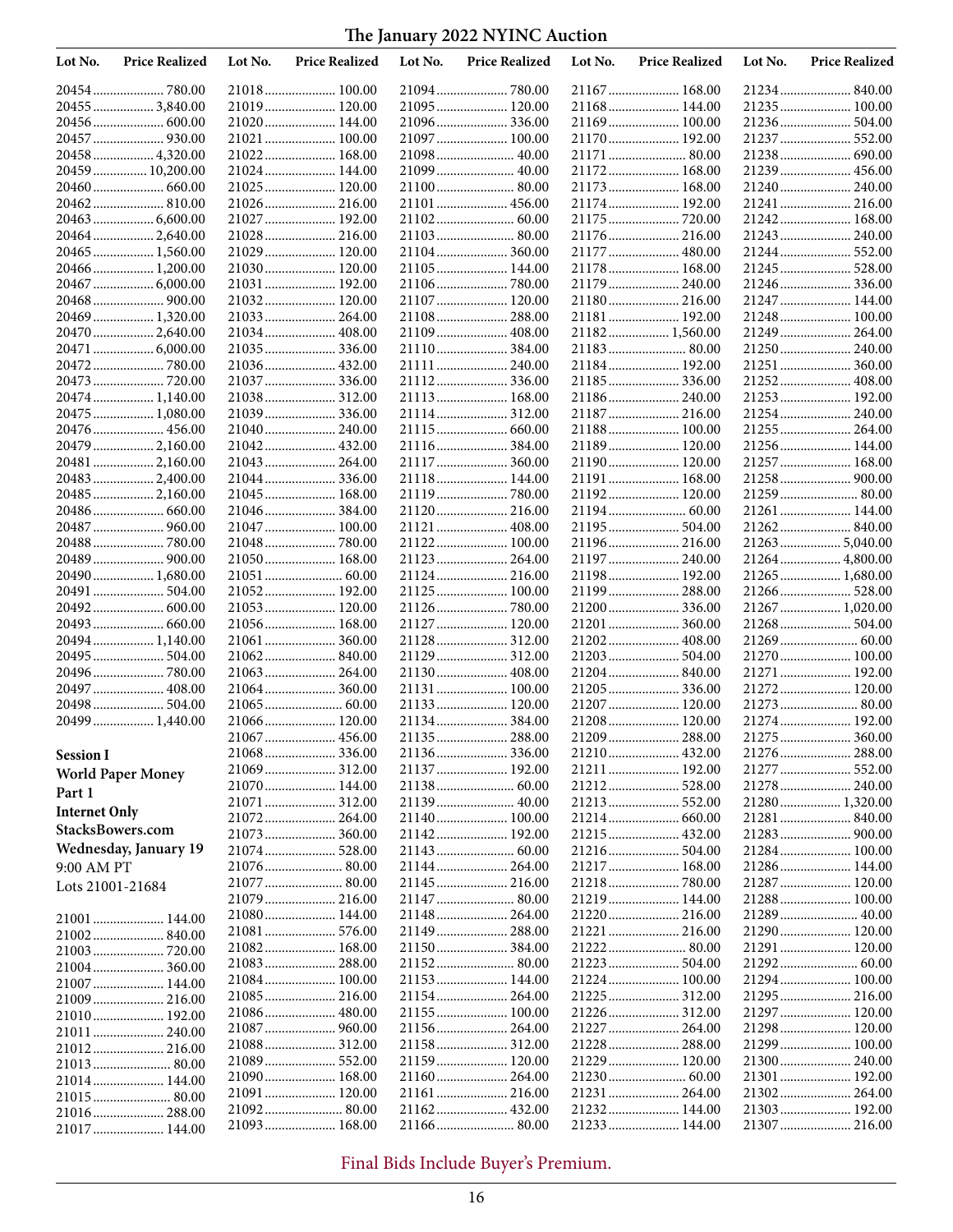| Lot No. | <b>Price Realized</b>         | Lot No. | <b>Price Realized</b>        | Lot No. | <b>Price Realized</b>           | Lot No. | <b>Price Realized</b>          | Lot No.              | <b>Price Realized</b>         |
|---------|-------------------------------|---------|------------------------------|---------|---------------------------------|---------|--------------------------------|----------------------|-------------------------------|
|         |                               |         |                              |         |                                 |         | 21517 100.00                   |                      | 21590 100.00                  |
|         |                               |         | 21379 144.00                 |         | 21447  168.00                   |         | 21518 264.00                   |                      | 21591  80.00                  |
|         |                               |         | 21380 360.00                 |         | 21448 528.00                    |         | 21519 168.00                   |                      | 21592 216.00                  |
|         | 21312 240.00                  |         | 21381  408.00                |         | 21449  240.00                   |         | 21520  80.00                   |                      | 21593 168.00                  |
|         |                               |         |                              |         |                                 |         |                                |                      | 21594 80.00                   |
|         | 21317  168.00<br>21319 100.00 |         | 21383 144.00<br>21384 168.00 |         | 21451  528.00<br>21452 1,140.00 |         |                                |                      | 21595 192.00<br>21596 100.00  |
|         | 21320  168.00                 |         | 21385 192.00                 |         |                                 |         | 21523  360.00<br>21524  144.00 |                      | 21597  312.00                 |
|         |                               |         | 21386 144.00                 |         | 21454 288.00                    |         |                                |                      | 21598 120.00                  |
|         | 21322384.00                   |         | 21387 168.00                 |         | 21455 120.00                    |         | 21527  312.00                  |                      | 21599  80.00                  |
|         |                               |         | 21388 216.00                 |         |                                 |         | 21529  384.00                  |                      | 21600 120.00                  |
|         | 21324  504.00                 |         | 21389 216.00                 |         | 21457 120.00                    |         | 21530 168.00                   |                      | 21602 360.00                  |
|         | 21325  288.00                 |         |                              |         | 21458 240.00                    |         | 21531  100.00                  |                      | 21603 216.00                  |
|         | 21326 264.00                  |         | 21391  288.00                |         |                                 |         | 21532 240.00                   |                      | 21604 216.00                  |
|         | 21327  312.00                 |         | 21392 240.00                 |         |                                 |         | 21534 120.00                   |                      |                               |
|         | 21328  100.00                 |         |                              |         | 21463  168.00                   |         | 21535 336.00                   |                      | 21606 144.00                  |
|         | 21329  100.00                 |         | 21394336.00                  |         |                                 |         |                                |                      | 21607  120.00                 |
|         | 21330 240.00                  |         | 21395 168.00                 |         | 21465  80.00                    |         |                                |                      | 21608 552.00                  |
|         | 21331  216.00<br>21332 168.00 |         | 21396 264.00                 |         |                                 |         | 21538 120.00                   |                      | 21609 168.00                  |
|         | 21333  288.00                 |         | 21397 264.00<br>21399 100.00 |         | 21467  192.00<br>21468 144.00   |         | 21540 312.00                   |                      | 21610 216.00<br>21611  192.00 |
|         | 21334 144.00                  |         | 21400 192.00                 |         | 21469  240.00                   |         | 21541  100.00                  |                      | 21612 192.00                  |
|         | 21335 192.00                  |         | 21402 144.00                 |         |                                 |         |                                |                      |                               |
|         |                               |         | 21403 168.00                 |         | 21471  240.00                   |         | 21543  504.00                  |                      | 216143,480.00                 |
|         | 21337  336.00                 |         | 21404 192.00                 |         | 21473  216.00                   |         | 21544  216.00                  |                      | 21629  456.00                 |
|         | 21338 144.00                  |         | 21405 168.00                 |         | 21474  168.00                   |         | 21545  168.00                  |                      | 21632 216.00                  |
|         | 21339  1,440.00               |         | 21406 168.00                 |         |                                 |         | 21546 168.00                   |                      | 21634 576.00                  |
|         |                               |         | 21407 100.00                 |         | 21476 312.00                    |         | 21548 100.00                   |                      | 21637  216.00                 |
|         | 21341  360.00                 |         | 21408 312.00                 |         | 21477  80.00                    |         |                                |                      | 21638 168.00                  |
|         |                               |         |                              |         | 21478  1,140.00                 |         | 21550 192.00                   |                      | 21642 264.00                  |
|         |                               |         | 21410 216.00                 |         | 21480 144.00                    |         | 21551  80.00                   |                      | 21646 100.00                  |
|         | 21344 80.00                   |         | 21411  456.00                |         | 21481  144.00                   |         | 21552 216.00                   |                      | 21668 192.00                  |
|         | 21346  168.00                 |         | 21412 504.00<br>21413 264.00 |         | 21482 192.00<br>21483 192.00    |         | 21553 192.00                   |                      | 21669 504.00<br>21670  240.00 |
|         | 21347  288.00                 |         |                              |         | 21484 240.00                    |         | 21555  504.00                  |                      | 21672 192.00                  |
|         |                               |         |                              |         | 21485 100.00                    |         |                                |                      | 21673  144.00                 |
|         | 21349  312.00                 |         | 21416 480.00                 |         | 21486 100.00                    |         | 21557  360.00                  |                      | 21674 192.00                  |
|         |                               |         | 21417  168.00                |         | 21487  144.00                   |         | 21558 600.00                   |                      | 21676  216.00                 |
|         | 21351  480.00                 |         | 21418 120.00                 |         | 21488 264.00                    |         | 21559  264.00                  |                      | 21677  100.00                 |
|         | 21352 288.00                  |         |                              |         |                                 |         | 21560 360.00                   |                      |                               |
|         | 21353 312.00                  |         |                              |         |                                 |         | 21561  120.00                  |                      | 21679  40.00                  |
|         |                               |         |                              |         | 21491  144.00                   |         |                                |                      |                               |
|         | 21355 80.00                   |         |                              |         |                                 |         |                                |                      |                               |
|         |                               |         |                              |         |                                 |         | 21564 144.00                   |                      |                               |
|         |                               |         | 21424 144.00                 |         |                                 |         | 21565 168.00                   |                      |                               |
|         | 21358 360.00                  |         |                              |         |                                 |         | 21566 240.00<br>21567  264.00  | <b>Session K</b>     |                               |
|         | 21360 456.00                  |         |                              |         |                                 |         | 21568 120.00                   |                      | <b>World Paper Money</b>      |
|         |                               |         |                              |         |                                 |         |                                | Part 2               |                               |
|         | 21362 216.00                  |         |                              |         | 21499  552.00                   |         | 21570 192.00                   | <b>Internet Only</b> |                               |
|         |                               |         | 21431  336.00                |         | 21500 120.00                    |         | 21571  660.00                  |                      | StacksBowers.com              |
|         | 21364 168.00                  |         |                              |         |                                 |         | 21572 192.00                   |                      | Thursday, January 20          |
|         | 21365 264.00                  |         | 21433 1,320.00               |         | 21502 144.00                    |         | 21573  264.00                  | 9:00 AM PT           |                               |
|         |                               |         |                              |         | 21503 240.00                    |         | 21574 168.00                   | Lots 22001-22694     |                               |
|         | 21367  216.00                 |         | 21435 840.00                 |         | 21504 40.00                     |         | 21575  240.00                  |                      |                               |
|         | 21368 504.00                  |         |                              |         |                                 |         | 21576 144.00                   |                      | 22001  168.00                 |
|         |                               |         |                              |         | 21506 456.00                    |         | 21577  168.00                  |                      | 22002 192.00                  |
|         | 21370 216.00                  |         |                              |         | 21507  240.00                   |         |                                |                      | 22003 80.00                   |
|         | 21371  168.00<br>21372 144.00 |         | 21439 100.00                 |         | 21508 192.00                    |         | 21579  360.00<br>21580 192.00  |                      | 22004 60.00                   |
|         |                               |         | 21441  120.00                |         |                                 |         | 21584 192.00                   |                      | 22005 192.00<br>22006 192.00  |
|         |                               |         |                              |         |                                 |         |                                |                      |                               |
|         |                               |         |                              |         |                                 |         |                                |                      |                               |
|         |                               |         | 21442 216.00                 |         | 21512 120.00                    |         | 21586 80.00                    |                      | 22007  384.00                 |
|         | 21375  120.00                 |         | 21443 192.00                 |         |                                 |         | 21587  120.00                  |                      | 22008 144.00<br>22009 80.00   |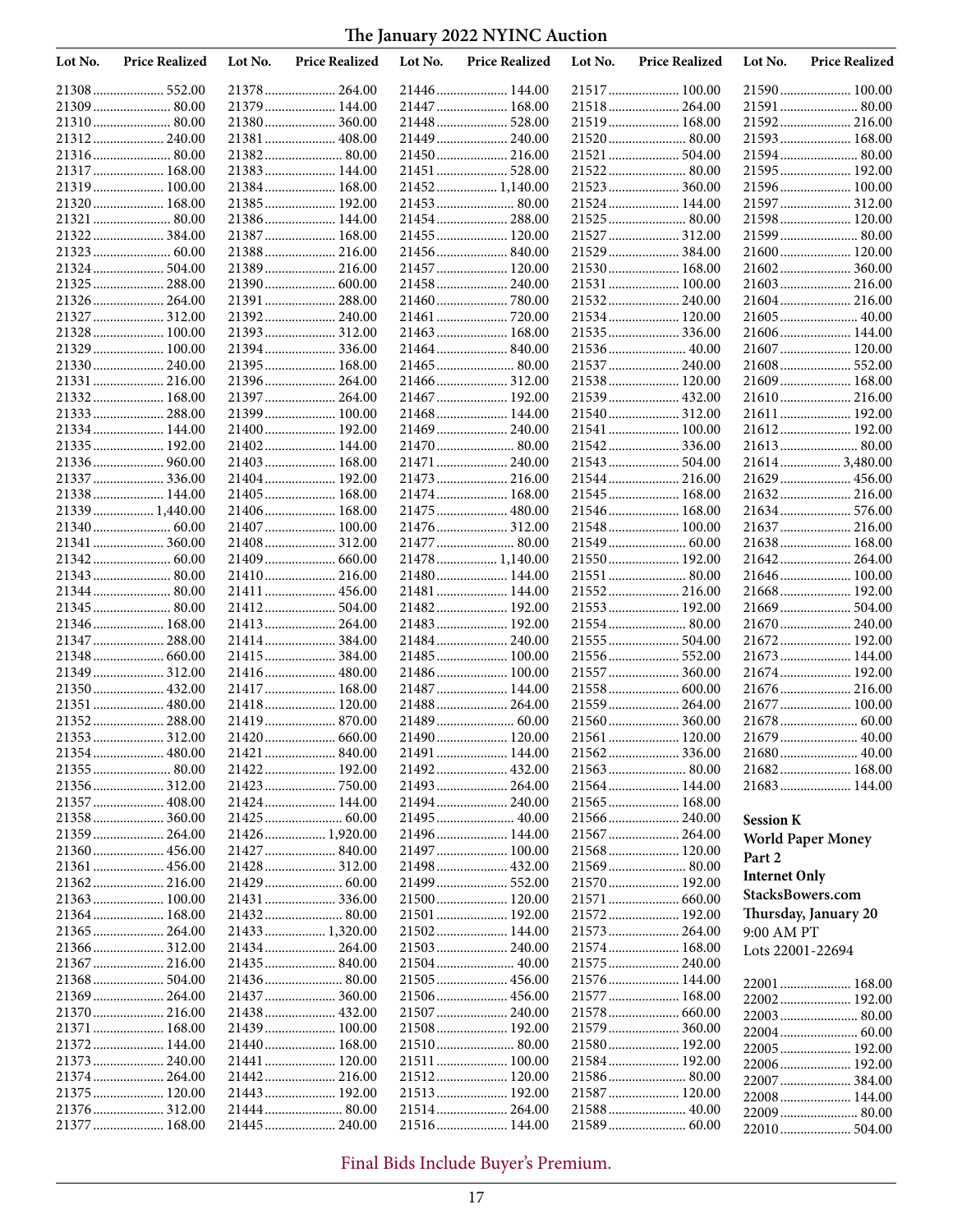| Lot No. | <b>Price Realized</b>         | Lot No. | <b>Price Realized</b>        | Lot No. | <b>Price Realized</b>          | Lot No. | <b>Price Realized</b>         | Lot No. | <b>Price Realized</b>        |
|---------|-------------------------------|---------|------------------------------|---------|--------------------------------|---------|-------------------------------|---------|------------------------------|
|         |                               |         | 22079 100.00                 |         | 22147  456.00                  |         |                               |         |                              |
|         | 22012 120.00                  |         | 22080 264.00                 |         | 22148  432.00                  |         | 22219  288.00                 |         | 22289  216.00                |
|         | 22013  40.00                  |         | 22081 168.00                 |         | 22149  504.00                  |         | 22220  120.00                 |         | 22290  264.00                |
|         |                               |         | 22082 144.00                 |         | 22150 480.00                   |         | 22221  528.00                 |         | 22291  432.00                |
|         | 22015 192.00                  |         | 22083 408.00                 |         | 22151  288.00                  |         |                               |         | 22292 192.00                 |
|         | 22016 144.00                  |         |                              |         | 22152 216.00                   |         |                               |         | 22293  432.00                |
|         | 22017  1,320.00               |         | 22085 120.00                 |         | 22153 336.00                   |         | 22224  100.00                 |         | 22294 168.00                 |
|         | 22018 192.00                  |         | 22086 168.00                 |         | 22154 100.00                   |         | 22225  216.00                 |         | 22295  504.00                |
|         | 22019 192.00                  |         | 22087  660.00                |         |                                |         |                               |         |                              |
|         |                               |         | 22089 504.00                 |         | 22156 168.00                   |         |                               |         | 22297  216.00                |
|         | 22021  144.00                 |         |                              |         | 22157  240.00                  |         | 22228 100.00                  |         |                              |
|         | 22022 120.00                  |         | 22093 192.00                 |         | 22158 336.00                   |         | 22229  264.00                 |         | 22299  1,020.00              |
|         | 22023  264.00                 |         | 22094 600.00                 |         |                                |         | 22230 264.00                  |         | 22300  288.00                |
|         | 22024 100.00                  |         | 22095 432.00                 |         |                                |         | 22231  2,160.00               |         | 22301  144.00                |
|         | 22025  480.00                 |         | 22096 552.00                 |         | 22161  480.00                  |         |                               |         | 22302 144.00                 |
|         | 22026  480.00                 |         | 22097  456.00                |         |                                |         | 22233  264.00                 |         | 22303 1,320.00               |
|         | 22027  312.00                 |         | 22098 100.00                 |         |                                |         | 22234  216.00                 |         | 22304 216.00                 |
|         | 22028  528.00                 |         | 22099 288.00                 |         | 22164 264.00                   |         | 22235  288.00                 |         | 22305  80.00                 |
|         | 22029  3,120.00               |         |                              |         | 22165  384.00                  |         |                               |         |                              |
|         | 22030  1,320.00               |         | 22101  408.00                |         |                                |         | 22237  528.00                 |         | 22307  144.00                |
|         | 22031  240.00                 |         | 22102 456.00                 |         | 22167  432.00                  |         | 22238 120.00                  |         | 22308 312.00                 |
|         | 22032 168.00                  |         | 22103 168.00                 |         | 22168 384.00                   |         | 22239  312.00                 |         | 22309  408.00                |
|         | 22033 40.00                   |         |                              |         | 22169  360.00<br>22170  900.00 |         | 22240  216.00                 |         | 22310 120.00<br>22311  80.00 |
|         | 22034 144.00<br>22035  264.00 |         | 22105 360.00<br>22106 216.00 |         |                                |         | 22242 120.00<br>22243  216.00 |         |                              |
|         | 22036 192.00                  |         | 22107  1,260.00              |         | 22171  360.00<br>22172 192.00  |         |                               |         | 22313 264.00                 |
|         | 22037  40.00                  |         | 22108 144.00                 |         | 22173  528.00                  |         |                               |         | 22314 80.00                  |
|         | 22038 552.00                  |         |                              |         |                                |         | 22246 100.00                  |         | 22315  168.00                |
|         | 22039  1,020.00               |         | 22110 840.00                 |         | 22175  144.00                  |         | 22247  216.00                 |         | 22316 192.00                 |
|         | 22042 100.00                  |         |                              |         | 22176  456.00                  |         | 22248  504.00                 |         | 22317  408.00                |
|         | 22043  80.00                  |         | 22112 408.00                 |         |                                |         | 22249  216.00                 |         | 22318 336.00                 |
|         | 22044 192.00                  |         | 22113 120.00                 |         | 22178  336.00                  |         |                               |         | 22319 312.00                 |
|         | 22045  264.00                 |         | 22114 216.00                 |         | 22179  312.00                  |         | 22251  504.00                 |         | 22320  216.00                |
|         |                               |         |                              |         | 22180 456.00                   |         | 22252 120.00                  |         | 22321  240.00                |
|         | 22047  216.00                 |         | 22116 168.00                 |         | 22181  80.00                   |         |                               |         | 22322 240.00                 |
|         |                               |         | 22117  360.00                |         | 22182 80.00                    |         |                               |         | 22323  780.00                |
|         | 22049  80.00                  |         | 22118 528.00                 |         | 22183  360.00                  |         |                               |         | 22324  336.00                |
|         | 22050 288.00                  |         | 22119 2,880.00               |         | 22184 240.00                   |         | 22257  600.00                 |         | 22325  288.00                |
|         | 22051  216.00                 |         | 22120 336.00                 |         | 22185 264.00                   |         | 22258 144.00                  |         |                              |
|         |                               |         |                              |         |                                |         | 22259  432.00                 |         | 22327  384.00                |
|         |                               |         | 22122 360.00                 |         |                                |         |                               |         | 22328 144.00                 |
|         |                               |         | 22123 144.00                 |         | 22188 360.00                   |         |                               |         | 22329 120.00                 |
|         | 22055  2,640.00               |         |                              |         |                                |         |                               |         |                              |
|         |                               |         |                              |         | 22190 120.00                   |         | 22263  144.00                 |         |                              |
|         |                               |         |                              |         |                                |         | 22265  120.00                 |         | 22332 1,620.00               |
|         |                               |         | 22127 144.00                 |         |                                |         | 22266 144.00                  |         |                              |
|         |                               |         | 22128 144.00                 |         | 22193 168.00                   |         |                               |         |                              |
|         |                               |         |                              |         |                                |         | 22268 120.00                  |         | 22335  2,880.00              |
|         | 22061  312.00                 |         | 22130 120.00                 |         | 22196 408.00                   |         | 22269  120.00                 |         | 22336 100.00                 |
|         |                               |         | 22131 168.00                 |         | 22197  192.00                  |         | 22270  80.00                  |         | 22338 144.00                 |
|         | 22063 144.00                  |         | 22132 192.00                 |         | 22198 144.00                   |         | 22272 264.00                  |         | 22339  216.00                |
|         |                               |         |                              |         | 22199 168.00                   |         | 22273  1,440.00               |         | 22340  120.00                |
|         | 22066 168.00                  |         | 22134 168.00                 |         | 22200 120.00                   |         | 22274 312.00                  |         | 22341  264.00                |
|         |                               |         |                              |         |                                |         | 22275  216.00                 |         |                              |
|         | 22068 144.00                  |         |                              |         |                                |         |                               |         |                              |
|         |                               |         |                              |         |                                |         | 22277  456.00                 |         |                              |
|         | 22070 120.00                  |         |                              |         | 22206 264.00                   |         | 22278 80.00                   |         | 22346  192.00                |
|         | 22071  192.00                 |         | 22139 1,080.00               |         | 22207 168.00                   |         | 22280 168.00                  |         |                              |
|         | 22072 1,200.00                |         | 22140 144.00                 |         |                                |         |                               |         | 22348  432.00                |
|         | 22074 360.00                  |         |                              |         | 22209  408.00                  |         | 22283  576.00                 |         | 22349  264.00                |
|         | 22075 168.00                  |         | 22143 2,160.00               |         | 22213  144.00                  |         | 22284 432.00                  |         | 22351  240.00                |
|         | 22076 192.00                  |         |                              |         |                                |         | 22285  480.00                 |         | 22353 216.00                 |
|         | 22077  120.00                 |         | 22145  720.00                |         |                                |         | 22286 240.00                  |         | 22354 1,200.00               |
|         | 22078  192.00                 |         | 22146 1,200.00               |         | 22217  360.00                  |         | 22287  720.00                 |         | 22355  1,320.00              |
|         |                               |         |                              |         |                                |         |                               |         |                              |